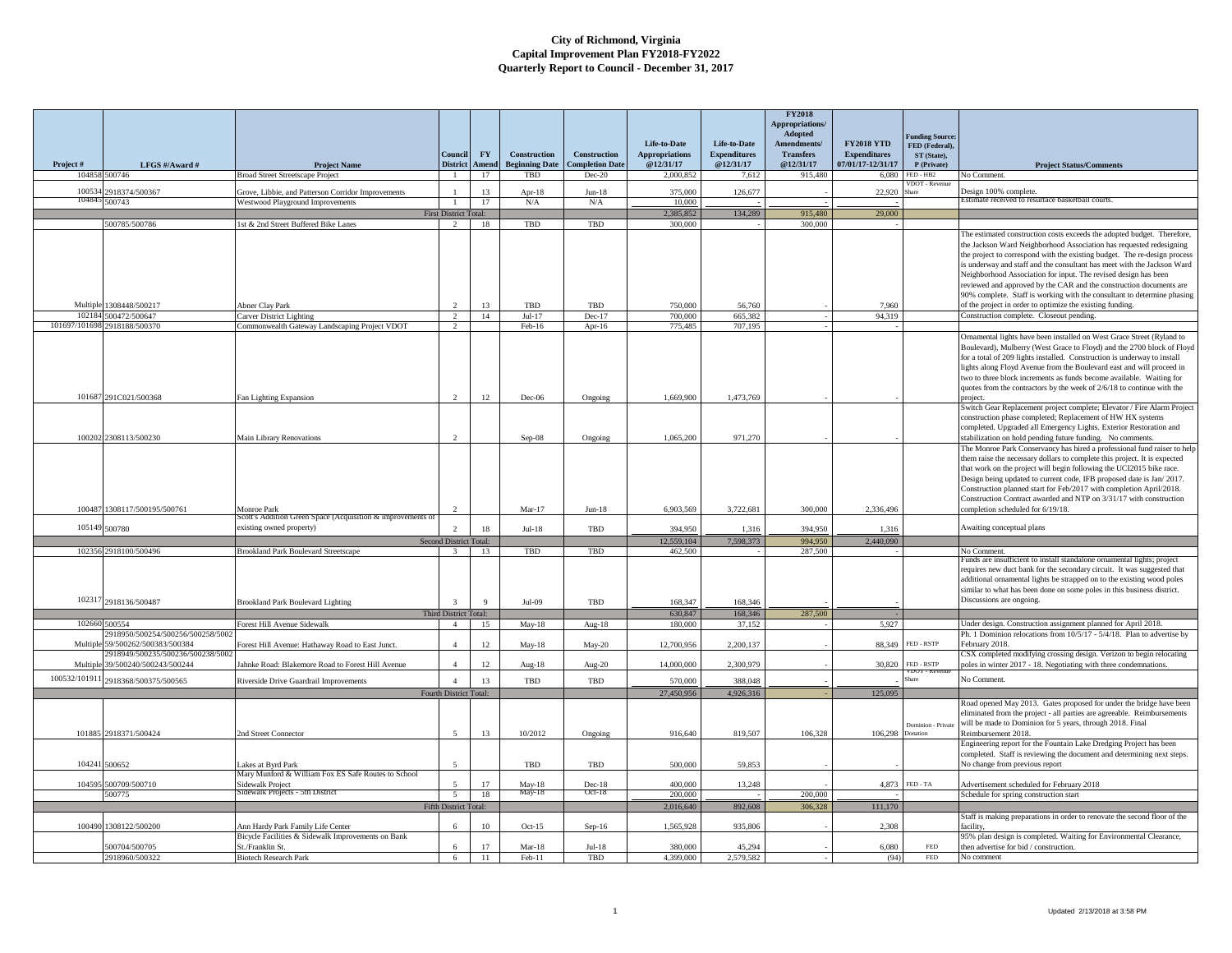|                   |                                           |                                                           |                            |           |                       |                        |                                    |                                     | <b>FY2018</b><br>Appropriations/<br>Adopted |                                          |                                         |                                                                                                                                                            |
|-------------------|-------------------------------------------|-----------------------------------------------------------|----------------------------|-----------|-----------------------|------------------------|------------------------------------|-------------------------------------|---------------------------------------------|------------------------------------------|-----------------------------------------|------------------------------------------------------------------------------------------------------------------------------------------------------------|
|                   |                                           |                                                           |                            | <b>FY</b> | <b>Construction</b>   | <b>Construction</b>    | Life-to-Date                       | Life-to-Date<br><b>Expenditures</b> | Amendments/<br><b>Transfers</b>             | <b>FY2018 YTD</b><br><b>Expenditures</b> | <b>Funding Source</b><br>FED (Federal), |                                                                                                                                                            |
| Project#          | LFGS #/Award #                            | <b>Project Name</b>                                       | Council<br><b>District</b> | Amend     | <b>Beginning Date</b> | <b>Completion Date</b> | <b>Appropriations</b><br>@12/31/17 | @12/31/17                           | @12/31/17                                   | 07/01/17-12/31/17                        | ST (State),<br>P (Private)              | <b>Project Status/Comments</b>                                                                                                                             |
|                   | 500530                                    | <b>Blackwell Community Project</b>                        | 6                          |           | TBD                   | TBD                    | 100,000                            |                                     |                                             |                                          |                                         | lo comment                                                                                                                                                 |
|                   | 102658 500553                             | Canal Street Streetscape                                  | 6                          | 15        | TBD                   | TBD                    | 500,000                            | 528,094                             |                                             |                                          | VDOT - Revenue                          | Ph. 1 cobbles only completed 2/2017. Need additional funding to<br>mplement future phases already designed.                                                |
|                   | 101754 2108133/500388                     | Canal Walk Reynolds North to 10th                         | 6                          | 13        | TBD                   | TBD                    | 3.532.058                          | 1,714,953                           |                                             | 22,538                                   |                                         | Bids received over budget. Project to be re-advertised Fall 2017.<br>This project has 4 phases. 3 Phases are completed. 4th phase is in ROW                |
| 100539/102012/100 |                                           |                                                           |                            |           |                       |                        |                                    |                                     |                                             |                                          |                                         | process. We are anticipating to start construction on Phase IV in June<br>2018. Total allocated fund is \$3,773,325.64. We spent approximately             |
|                   | 551/100564 2918505/500126/129/567/645/646 | Cannon Creek Improvements                                 | 6                          | 12        | $Jun-18$              | Feb-18                 | 2,892,000                          | 2,707,563                           |                                             | 12,707                                   | City, State & Fed                       | \$2,914.000 so far.                                                                                                                                        |
| 102529            | 2908909/500526                            | <b>Duval Street Circulation</b>                           | 6                          |           | Ongoing               | Ongoing                | 250,000                            | 70,030                              |                                             |                                          | OT - Revent                             | roject under construction - ongoing.                                                                                                                       |
| 10053             | 918365/500291/500292                      | E. Broad Gateway - Slave Burial Ground                    | 6                          | 12        | $May-15$              | Feb-16                 | 1,994,200                          | 1,266,084                           |                                             | 3,469                                    |                                         | No Comment                                                                                                                                                 |
|                   |                                           |                                                           |                            |           |                       |                        |                                    |                                     |                                             |                                          |                                         | unding for the Eastview project were used for the demolition and site<br>mprovements of the former Whitcomb Elementary School - Project                    |
|                   |                                           |                                                           |                            |           |                       |                        |                                    |                                     |                                             |                                          |                                         | Complete. Funding were also used for the completion of the Conrad                                                                                          |
|                   | 104377/100218 2308234/500247              | Eastview Initiative                                       | 6                          | 12        | $Mar-15$              |                        | 1,200,000                          | 1,094,636                           |                                             | 985                                      |                                         | Center which will serve as commercial kitchen and culinary training<br>acility.                                                                            |
|                   |                                           |                                                           |                            |           |                       | Ongoing                |                                    |                                     |                                             |                                          |                                         | Franklin (14th to 15th): complete 9/25/17. Franklin - Ambler to 18th:                                                                                      |
|                   |                                           |                                                           |                            |           |                       |                        |                                    |                                     |                                             |                                          | VDOT - Revenue                          | Need sanitary and water projects completed ahead of this project.                                                                                          |
|                   | 102043 2918369/500450/500508/500568       | Franklin Street Streetscape                               | 6                          | 13        | $Jun-17$              | TBD                    | 3,900,000                          | 214,696                             |                                             | 101,467                                  |                                         | Revising plans for material changes within the roadway.<br>The Smith Group has been selected to assist with the planning process for                       |
|                   |                                           |                                                           |                            |           |                       |                        |                                    |                                     |                                             |                                          |                                         | this project. The Smith Group and other consulting partners along are                                                                                      |
|                   |                                           |                                                           |                            |           |                       |                        |                                    |                                     |                                             |                                          |                                         | now mapping the community engagement schedule which will last                                                                                              |
|                   |                                           |                                                           |                            |           |                       |                        |                                    |                                     |                                             |                                          |                                         | approximately 9 months. We are currently in the Visitor Experience Plan<br>engagement process (75% complete) and advancing into concept design.            |
|                   |                                           |                                                           |                            |           |                       |                        |                                    |                                     |                                             |                                          |                                         | Reference "lumpkinjail.org" website for additional information and                                                                                         |
|                   | 102750 500573                             | Heritage Center/Lumpkin's Jail (Devil's Half Acre)        | 6                          | 15        | TBD                   | TBD                    | 8,050,000                          | 1.259.358                           |                                             | 473,832                                  |                                         | updates.                                                                                                                                                   |
|                   |                                           |                                                           |                            |           |                       |                        |                                    |                                     |                                             |                                          |                                         | FY 2017 Capital Improvement Program project to grant the Richmond                                                                                          |
|                   |                                           |                                                           |                            |           |                       |                        |                                    |                                     |                                             |                                          |                                         | Redevelopment and Housing Authority (RRHA) \$4.415 million to design                                                                                       |
|                   |                                           |                                                           |                            |           |                       |                        |                                    |                                     |                                             |                                          |                                         | develop, and implement various street, sidewalk, alley, water, sewer, and<br>drainage infrastructure improvements needed for the redevelopment of the      |
|                   |                                           |                                                           |                            |           |                       |                        |                                    |                                     |                                             |                                          |                                         | Dove Street Redevelopment Area identified in the Redevelopment Plan                                                                                        |
|                   |                                           |                                                           |                            |           |                       |                        |                                    |                                     |                                             |                                          |                                         | for the Dove Street Redevelopment Area prepared by RRHA and dated                                                                                          |
|                   |                                           |                                                           |                            |           |                       |                        |                                    |                                     |                                             |                                          |                                         | June 8, 2006 (the "Infrastructure Project"). Streets and other public rights-<br>of-way will be constructed as approved by the City of Richmond. Utilities |
|                   |                                           |                                                           |                            |           |                       |                        |                                    |                                     |                                             |                                          |                                         | and other public facilities or site improvements will be installed, altered,                                                                               |
|                   |                                           |                                                           |                            |           |                       |                        |                                    |                                     |                                             |                                          |                                         | retained or abandoned as required to carry out the Infrastructure Project. A                                                                               |
|                   |                                           |                                                           |                            |           |                       |                        |                                    |                                     |                                             |                                          |                                         | series of meetings and community engagements will be used to create a<br>plan for the character of the development prior to the development of             |
|                   |                                           | Highland Grove/Dove Street Redevelopment & Revitalization |                            |           |                       |                        |                                    |                                     |                                             |                                          |                                         | construction documentation and implementation. Ordinance 2016-278                                                                                          |
|                   | 500756                                    | <b>Infrastructure Improvements</b>                        | 6                          | 17        |                       | FY2020                 | 4,415,000                          | 4,415,000                           |                                             |                                          |                                         | was adopted by Council on 12/12/16. No change.<br>Project will provide for additional public improvements along the                                        |
|                   |                                           |                                                           |                            |           |                       |                        |                                    |                                     |                                             |                                          |                                         | Corridor to support commercial revitalization. Such uses could include                                                                                     |
|                   |                                           |                                                           |                            |           |                       |                        |                                    |                                     |                                             |                                          |                                         | pedestrian lighting, street lighting, additional street trees, street/sidewalk                                                                             |
|                   |                                           |                                                           |                            |           |                       |                        |                                    |                                     |                                             |                                          |                                         | improvements, and public art. Contract with Kimley-Horn to assist in<br>additional street lighting, to improve safety, has been initiated. Plans           |
|                   |                                           |                                                           |                            |           |                       |                        |                                    |                                     |                                             |                                          |                                         | were reviewed and received final approval by UDC and CPC in October                                                                                        |
|                   |                                           |                                                           |                            |           |                       |                        |                                    |                                     |                                             |                                          |                                         | 2017. PDR working with consultant team to have a test light installed in                                                                                   |
|                   | 500406                                    | Hull Street Redevelopment & Conservation                  | 6                          |           |                       |                        | 300,000                            |                                     | 100,000                                     |                                          |                                         | 600 block of Hull St. to review character of new light fixture. Due to long<br>ead time, installation of that due 3rd Qtr. of FY2018.                      |
|                   |                                           | I-95 and Broad Street Interchange Area Project/Shockoe    |                            |           |                       |                        |                                    |                                     |                                             |                                          |                                         |                                                                                                                                                            |
|                   | 500745                                    | Valley Street Improvements                                | 6                          | 17        | TBD                   | TBD                    | 2.959.789                          | 5.364                               | 1.959.789                                   | 5.364 FED                                |                                         | No Comment<br>Several projects have been identified by James River Park staff including                                                                    |
|                   |                                           |                                                           |                            |           |                       |                        |                                    |                                     |                                             |                                          |                                         | construction of trails; completion of the Bike Skills facility on Brown's                                                                                  |
|                   |                                           |                                                           |                            |           |                       |                        |                                    |                                     |                                             |                                          |                                         | sland, the purchase of required construction equipment and obtaining a                                                                                     |
|                   | 100503 500297                             | James River Park Infrastructure                           | 6                          |           | $Sep-15$              | TBD                    | 850.000                            | 229.358                             | 400.000                                     | 13,328                                   |                                         | consultant for assistance in determining improvements to the James Rive<br>Park Maintenance facility. No change from previous report                       |
|                   |                                           |                                                           |                            |           |                       |                        |                                    |                                     |                                             |                                          |                                         | Demolition completed August 2015; the improvements to the park are                                                                                         |
|                   |                                           |                                                           |                            |           |                       |                        |                                    |                                     |                                             |                                          |                                         | scheduled to be bid late-fall 2015. Construction scheduled to begin<br>anuary 25, 2016; to be completed late-Summer/early-Fall 2016. Phase II              |
|                   |                                           |                                                           |                            |           |                       |                        |                                    |                                     |                                             |                                          |                                         | completed and Phase III pending future funding. No change from previous                                                                                    |
|                   | 100496 1308445/500206                     | Kanawha Plaza Park/RMA Superstructure Repairs             |                            | 11        | 8/30/2015             | 9/30/2016              | 3,482,000                          | 3.265.986                           |                                             |                                          |                                         | report                                                                                                                                                     |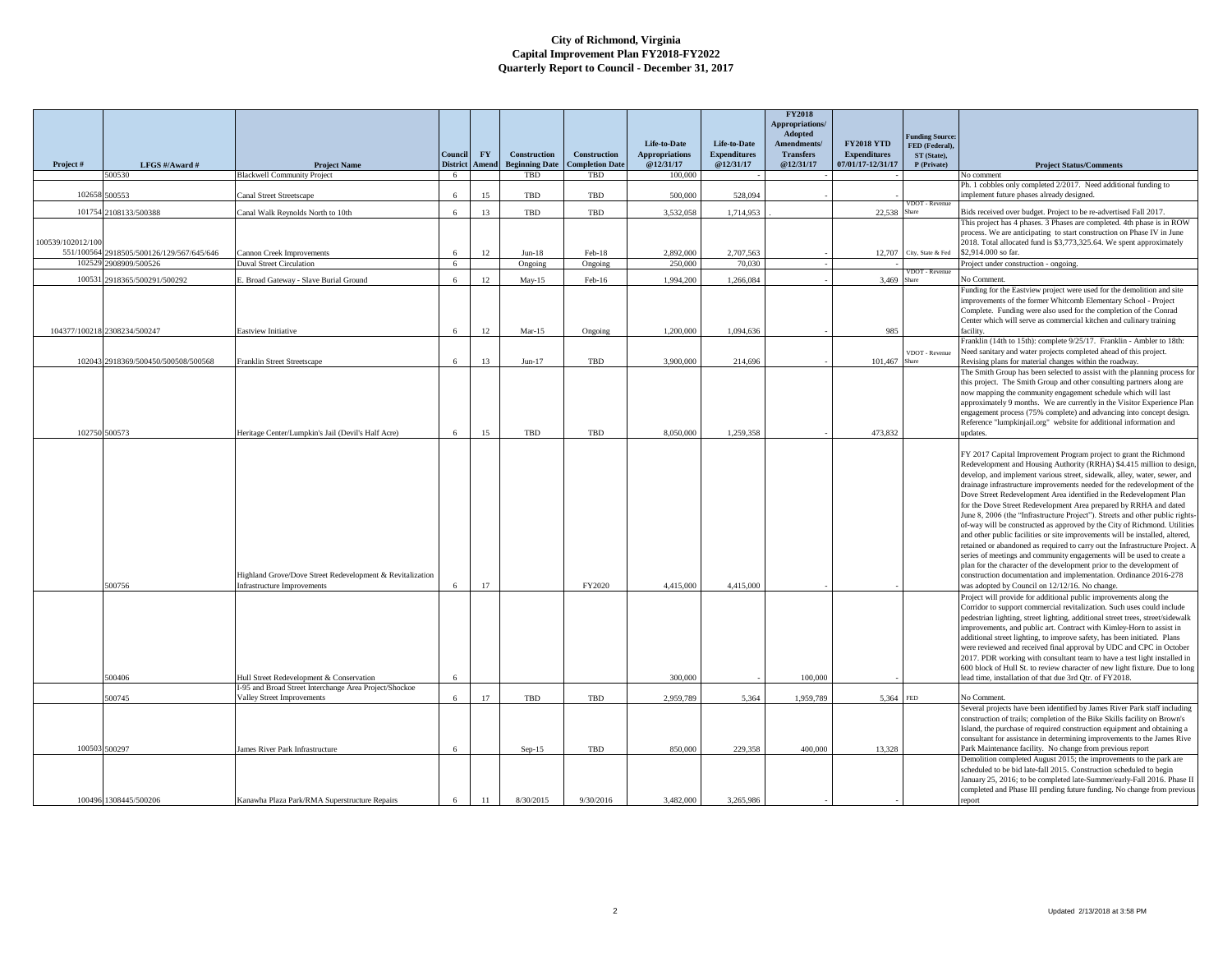|               |                                  |                                                                                                 |                       |           |                       |                        |                                       |                                     | <b>FY2018</b><br>Appropriations/<br>Adopted |                                          | <b>Funding Source</b>         |                                                                                                                                                                                                                                                                                                                                                                                                                                                                                                                                                                                                                                                                     |
|---------------|----------------------------------|-------------------------------------------------------------------------------------------------|-----------------------|-----------|-----------------------|------------------------|---------------------------------------|-------------------------------------|---------------------------------------------|------------------------------------------|-------------------------------|---------------------------------------------------------------------------------------------------------------------------------------------------------------------------------------------------------------------------------------------------------------------------------------------------------------------------------------------------------------------------------------------------------------------------------------------------------------------------------------------------------------------------------------------------------------------------------------------------------------------------------------------------------------------|
|               |                                  |                                                                                                 | Council               | <b>FY</b> | Construction          | <b>Construction</b>    | Life-to-Date<br><b>Appropriations</b> | Life-to-Date<br><b>Expenditures</b> | Amendments/<br><b>Transfers</b>             | <b>FY2018 YTD</b><br><b>Expenditures</b> | FED (Federal).<br>ST (State), |                                                                                                                                                                                                                                                                                                                                                                                                                                                                                                                                                                                                                                                                     |
| Project#      | LFGS #/Award #                   | <b>Project Name</b>                                                                             | <b>District</b>       | Amend     | <b>Beginning Date</b> | <b>Completion Date</b> | @12/31/17                             | @12/31/17                           | @12/31/17                                   | 07/01/17-12/31/17                        | P (Private)                   | <b>Project Status/Comments</b>                                                                                                                                                                                                                                                                                                                                                                                                                                                                                                                                                                                                                                      |
|               |                                  |                                                                                                 |                       |           |                       |                        |                                       |                                     |                                             |                                          |                               | The Acquisition of property and the construction of the Main Street Shed<br>for Phase 1, 2 and partially 3 have been completed. The Virginia<br>Welcome Center is now in place and had it's soft opening late this<br>summer 2017. Final pricing for the future site work above grade hard<br>scape work will be received in the first week of February. Sitework utility<br>work was completed in late fall 2017. Work to be accomplished (pricing<br>has been received): Site work improvements, A/V improvements,<br>furniture installations, commercial kitchen installation. The MSS<br>website and first phase of advertising campaign will be launched third |
|               | 108612/500283/500469/500542/5005 |                                                                                                 |                       |           |                       |                        |                                       |                                     |                                             |                                          |                               | quarter FY2018. ECD and the Law Dept are meeting and advancing the<br>RFP for the future management and operations as well as indoor spaces<br>for advertisement in 2018 for the highest and best use of the first floor<br>space. The first floor has been "roughed in" to accommodate the indoor<br>market to compliment the future outdoor 17th Street Market,<br>food/beverage incubator as described in the Business Plan distributed to<br>Council in 2017. Letters of interest have been received for the indoor                                                                                                                                             |
| 100241        | 43/500544                        | Main Street Station Multi Modal Center                                                          |                       |           | $Sep-14$              | Fall 2018              | 80,252,878                            | 78,554,379                          |                                             | 1,452,408 FED                            |                               | market". Ongoing Project.                                                                                                                                                                                                                                                                                                                                                                                                                                                                                                                                                                                                                                           |
| 100171/100671 | 2958101/500223/225/226           | Major Bridge Painting - Manchester - Urban                                                      | 6                     |           | $Jun-14$              | Feb-16                 | 8.900.000                             | 7,470,094                           |                                             | $(49,715)$ FED                           |                               |                                                                                                                                                                                                                                                                                                                                                                                                                                                                                                                                                                                                                                                                     |
| 100170        | 2958835/500211                   | Mayo Bridge Rehabilitation                                                                      | 6                     | 11        | N/A                   | N/A                    | 2.301.000                             | 1.116.672                           | 500.000                                     |                                          | (73.907) FED - Eaarmark       | Concept study complete. Closeout underway. Federal project. Funds<br>need to be JV'd; Bridge Rehabilitation project budget page being<br>submitted for FY18 to allocate federal funding for bridge rehabilitation<br>improvements. No change. VDOT assigned new Project number; need<br>new O&R to execute documents                                                                                                                                                                                                                                                                                                                                                |
|               | 102654 2918526/500551            | Richmond-Henrico Turnpike Improvements                                                          | 6                     |           | TBD                   | TBD                    | 155,000                               | 68,081                              |                                             | 4,077                                    |                               | No Comment.                                                                                                                                                                                                                                                                                                                                                                                                                                                                                                                                                                                                                                                         |
|               | 102251/100594 1308450/500294     | RMA Plaza Joint Repair<br>(Shko Revit) Shockoe Revitalization Strategy Plan                     | 6                     | 13        | $May-18$              | Feb-19                 | 1,711,405                             | 112,124                             |                                             | 14,568                                   |                               | Advertisement scheduled for February 2018<br>The Farmers Market project experienced a later than anticipated<br>construction start date beginning on 7/31/17, which now places the<br>project to track through the winter months. The project is currently in<br>demolition phase with DPU and Dominion Energy performing the cut-<br>over and change of the overhead utilities along the East and West End of<br>the project in early November, 2017. Given the proper weather<br>conditions along with any unforeseen delays the anticipated completion<br>time of this project is Summer of 2018 with the landscaping being planted                              |
| 101767        | 5008313/500407/500333/500334     | <i>mplementation</i>                                                                            | 6                     | 13        | $Jul-17$              | $Jul-18$               | 3.564,000                             | 1,942,118                           |                                             | 410,857                                  |                               | Federal Smart Scale in the Fall 2018.                                                                                                                                                                                                                                                                                                                                                                                                                                                                                                                                                                                                                               |
|               |                                  |                                                                                                 | Sixth District Total: |           |                       |                        | 137,654,258                           | 109.595.271                         | 2.959.789                                   | 2.400.270                                |                               |                                                                                                                                                                                                                                                                                                                                                                                                                                                                                                                                                                                                                                                                     |
|               | 101777 5008122/500399            | 25th Street Development                                                                         |                       |           | Feb-13                | Feb-18                 | 2,415,000                             | 2.346.533                           |                                             |                                          |                               | The redevelopment efforts associated with the creation of a viable<br>commercial and residential corridor along 25th Street and Nine Mile Road<br>are ongoing. As an integral part of the revitalization of the 25th Street<br>and Nine Mile Road project area design activities continue. The<br>development of the model block is nearing completion.                                                                                                                                                                                                                                                                                                             |
| 101764 500404 | 500787/500788                    | 29th Street/Church Hill Bike & Pedestrian Infrastructure<br>Church Hill Teen Development Center | 7<br>$\overline{7}$   | 18        | TBD                   | TBD                    | 650,000<br>776,357                    | 7,445<br>238,070                    | 650,000                                     | 7,445 FED                                |                               |                                                                                                                                                                                                                                                                                                                                                                                                                                                                                                                                                                                                                                                                     |
|               | 500755                           | <b>East District Park Transformation</b>                                                        |                       | 17        |                       | FY2018                 | 951,300                               |                                     | 575,650                                     |                                          |                               | Staff is currently assessing the improvements proposed for each site in the<br>East District. Obtaining estimates for play equipment for Ethel Bailey<br>Furman and Oakwood Parks. New park benches and trash receptacles<br>ordered for Oakwood                                                                                                                                                                                                                                                                                                                                                                                                                    |
|               | 101768 5008314/500408            | East End Vacant/Blighted Property Improvements                                                  | $7\phantom{.0}$       | 13        | $Jan-13$              | Ongoing                | 450,000                               |                                     |                                             |                                          |                               | Support the east end revitalization through the strategic acquisition of key<br>residential properties throughout the neighborhood to be redeveloped to<br>stabilize blocks and create opportunities for community involvement, job<br>training and skill development.                                                                                                                                                                                                                                                                                                                                                                                              |
|               |                                  |                                                                                                 |                       |           |                       |                        |                                       |                                     |                                             |                                          |                               | Start construction 02/15/17 and construction phase I completion                                                                                                                                                                                                                                                                                                                                                                                                                                                                                                                                                                                                     |
|               | 104079 500627/500725             | East Riverfront Transportation Improvement Program                                              | 7                     |           | Feb-17                | $Jan-18$               | 13,006,301                            | 7,166,077                           | 5,050,000                                   | 2,790,493 FED                            |                               | 08/15/2017 to open two lanes to traffic at E. Main street. Final Project<br>Completion Anticipated May 2018                                                                                                                                                                                                                                                                                                                                                                                                                                                                                                                                                         |
|               | 308447/500208                    | Historic Fulton Community Memorial Park                                                         |                       | 13        | TBD                   | TBD                    | 600.000                               | 51.305                              |                                             | 8.098                                    |                               | The construction drawings and specifications have been completed by the<br>project engineer. The project is currently in Stormwater Management<br>review and will be submitted to procurement for bid before the end of<br>December                                                                                                                                                                                                                                                                                                                                                                                                                                 |
|               | 101755 5008001/500392            | Intermediate Terminal Riverfront Public Access                                                  | 7                     | 12        | $May-15$              | Ongoing                | 4,044,318                             | 3.561.805                           |                                             | 28.252                                   |                               | Design completed for Structural Repairs. CM @ Risk contract with<br>construction to start July/15. Final parking/pedestrian design to follow<br>pending final scope definition. Demolition for mid-section of dock started<br>& completion of structural repairs scheduled for Nov/16. Planning for<br>Phase II beginning and construction start in Spring./17. Phase II-<br>Demolition of existing warehouse foundations completed and work<br>continuing on Eagle Dock for boat/ship access. Phase III design for entire<br>Terminal Dock area in planning process.                                                                                               |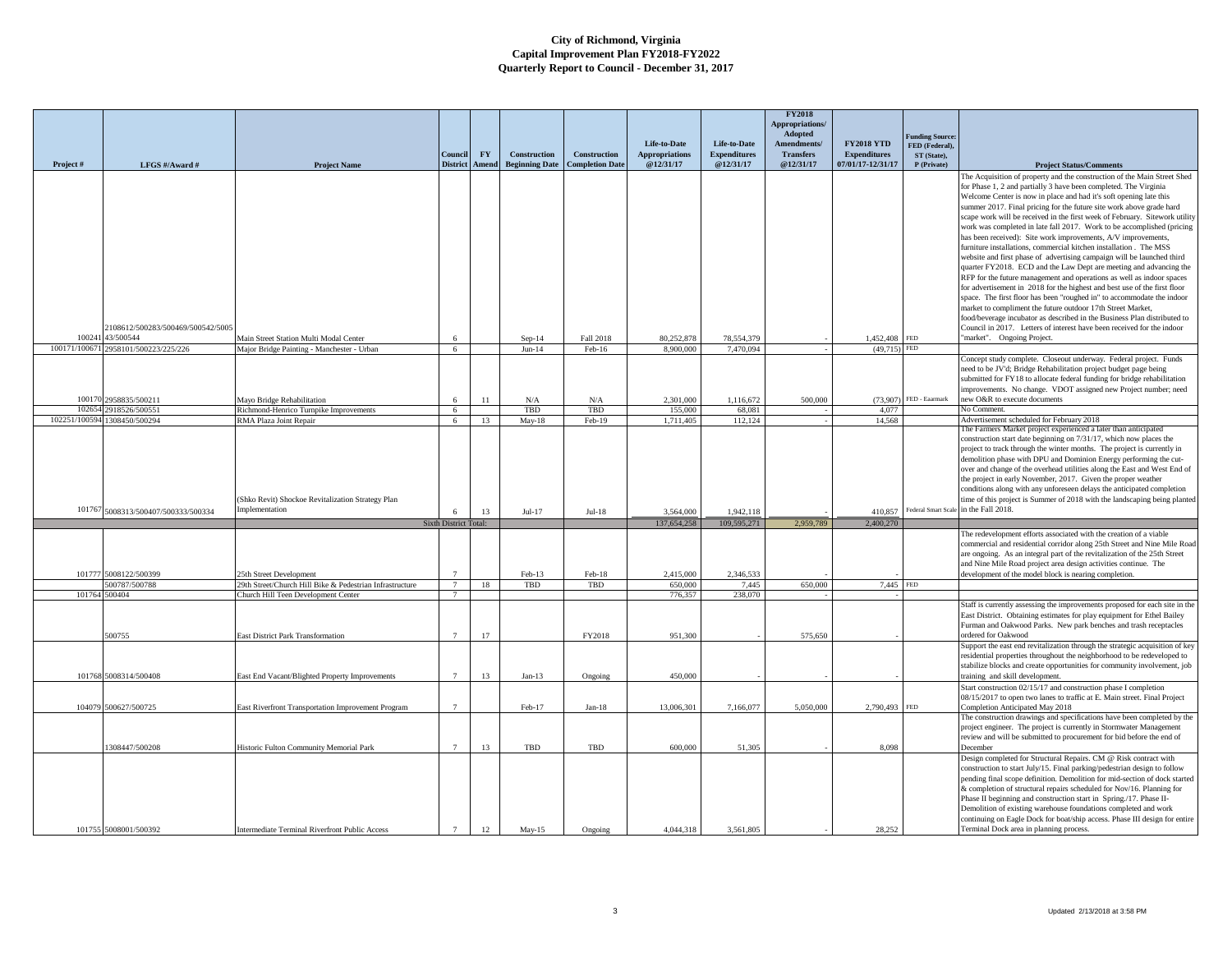|                 |                                           |                                                                                             | Conneil                      | FY       | <b>Construction</b>   | <b>Construction</b>    | Life-to-Date<br><b>Appropriations</b> | Life-to-Date<br><b>Expenditures</b> | <b>FY2018</b><br>Appropriations/<br>Adopted<br>Amendments/<br><b>Transfers</b> | <b>FY2018 YTD</b><br><b>Expenditures</b> | unding Source:<br>FED (Federal),<br>ST (State), |                                                                                                                                                                                                                                                                                                                                                                                                                                     |
|-----------------|-------------------------------------------|---------------------------------------------------------------------------------------------|------------------------------|----------|-----------------------|------------------------|---------------------------------------|-------------------------------------|--------------------------------------------------------------------------------|------------------------------------------|-------------------------------------------------|-------------------------------------------------------------------------------------------------------------------------------------------------------------------------------------------------------------------------------------------------------------------------------------------------------------------------------------------------------------------------------------------------------------------------------------|
| Project#        | LFGS #/Award #                            | <b>Project Name</b>                                                                         | <b>District</b>              | Amend    | <b>Beginning Date</b> | <b>Completion Date</b> | @12/31/17                             | @12/31/17                           | @12/31/17                                                                      | 07/01/17-12/31/17                        | P (Private)                                     | <b>Project Status/Comments</b>                                                                                                                                                                                                                                                                                                                                                                                                      |
| 101769          | 5008315/500409                            | Nine Mile Corridor Acquisition and Rehabilitation                                           |                              | 13       | $Jan-13$              | Ongoing                | 235,000                               |                                     |                                                                                |                                          |                                                 | These funds are being targeted to the renovation of a portion of a RRHA<br>recently acquired strip mall on Nine Mile Road to serve as a Community<br>Center for Creighton Court public housing residents. Parks and<br>Recreation will oversee the renovations and will operate the facility.                                                                                                                                       |
|                 |                                           |                                                                                             |                              |          |                       |                        |                                       |                                     |                                                                                |                                          |                                                 | 60% plans done 10/20/17 - distribution for comments. PM attending                                                                                                                                                                                                                                                                                                                                                                   |
| 104596          | 500711                                    | Nine Mile Road Streetscape                                                                  | $\overline{7}$               | 17       | TBD                   | TBD                    | 1,865,000                             | 73,576                              | 1,165,000                                                                      | 24,367                                   |                                                 | public meeting February 2018 to share the project.<br>Property location identified and purchase pending FY18 funding.                                                                                                                                                                                                                                                                                                               |
|                 | 500720                                    | Police Property & Evidence Center                                                           | $7\overline{ }$              | 17       |                       | May-18                 | 2,900,000                             | 46,325                              | 2,200,000                                                                      | 45,198                                   |                                                 | Developer agreement has been executed and construction permits issued.<br>Construction in progress for completion in May/2018.                                                                                                                                                                                                                                                                                                      |
|                 |                                           |                                                                                             |                              |          |                       |                        |                                       |                                     |                                                                                |                                          |                                                 | These funds will supported the demolition of the former Armstrong High<br>School(98% Complete) and the infrastructure improvements needed for<br>the first phase of development prior to the development of 250 units of<br>housing. Funds to be used specifically for planning, design, demolition,<br>and site preparation to include streets, alleyways, curb/gutter, sidewalks,                                                 |
| 102062          | 5008316/500453                            | <b>Public Housing Transformation</b>                                                        |                              | 14       | Spring 2015           | TBD                    | 12,071,027                            | 9,929,912                           | 3,071,027                                                                      | 1,953,036                                |                                                 | water, sewer and lighting. Demolition is 35% complete.<br>WRA consultants conducting engineering and plan design. Survey task                                                                                                                                                                                                                                                                                                       |
| 102188/104763   | 2948751/500474                            | Route 5 Relocation - Urban                                                                  |                              |          | TBD                   | TBD                    | 2,590,428                             | 290,426                             | 950,000                                                                        |                                          | <b>FED</b>                                      | underway.                                                                                                                                                                                                                                                                                                                                                                                                                           |
|                 | 500615                                    | <b>Stone Bistro</b>                                                                         |                              | 16       | TBD                   | FY2020                 | 31,000,000<br>73.554.731              | 22,286,804<br>45,998,279            | 8,000,000<br>21,661,677                                                        | 4,856,888                                |                                                 |                                                                                                                                                                                                                                                                                                                                                                                                                                     |
|                 | 102656 500552                             | Belmont Road Roundabout                                                                     | Seventh District Total:<br>8 | 15       | TBD                   | TBD                    | 665,323                               | 464,347                             |                                                                                | (264)                                    | <b>FED</b>                                      | Project completed. Closeout Underway.                                                                                                                                                                                                                                                                                                                                                                                               |
|                 | 948181/500263/264/265                     | Commerce Rd.: Bellemeade to 450 ft - Urban                                                  |                              |          | $Sep-18$              | $Sep-20$               | 16.310.405                            | 1.538.589                           | 2,050,000                                                                      | 116.284                                  | FED - Urban                                     | ROW complete. Final construction plans being prepared. Addressing<br>comments from pre-ad conference. Need to resolve issues that arose from<br>the pre-ad conference. Modification of design to attached utilities to<br>bridge underway per DPU request.                                                                                                                                                                          |
|                 | 500473/500491                             | Deepwater Terminal to Gooden Street                                                         | $\mathbf{R}$                 | 11       | TBD                   | TBD                    | 2.250.000                             | 172,536                             |                                                                                | 6.672                                    | <b>FED</b>                                      | 95% plan design is completed. Right of Way process underway.                                                                                                                                                                                                                                                                                                                                                                        |
| 105151          | 500781                                    | Eighth District Green Space Creation (Acquisitions & improve                                | 8                            | 18       | TBD                   | TBD                    | 125.71                                |                                     | 125.717                                                                        |                                          |                                                 |                                                                                                                                                                                                                                                                                                                                                                                                                                     |
|                 |                                           |                                                                                             |                              |          |                       |                        |                                       |                                     |                                                                                |                                          |                                                 | Work is complete on the construction of the athletic field. (a small section<br>of sidewalk needs to be installed). The above ground power has been<br>relocated by Dominion Energy and an existing water line has been<br>relocated by DPU. There has a delay with the relocation of overhead CTV<br>and telephone lines, however staff is working with Verizon to accomplish                                                      |
| 10048<br>102969 | 308110/500191<br>2918752/500599           | Hickory Hill Community center<br>Jefferson Davis Hwy (US 1-301): Chesterman Ave.            |                              | 13       | $Mar-17$<br>TBD       | Oct- $17$<br>TBD       | 1.862.280<br>773,000                  | 1.553.352<br>590,144                | 310,000                                                                        | 279,512<br>2,010                         | FED - Urban                                     | this task.<br>VDOT proceeding with schedule and design. Survey task underway.                                                                                                                                                                                                                                                                                                                                                       |
|                 |                                           |                                                                                             | 8                            |          |                       |                        |                                       |                                     |                                                                                |                                          |                                                 | Bridge design repair plans underway. Environmental document approved<br>by FHWA. 90% plans reviewed and comments submitted. April 2018                                                                                                                                                                                                                                                                                              |
| 100675<br>10219 | 2928755/500288/500694<br>500477           | Midlothian Turn/Belt Blvd Bridge Rehab<br>Terminal Avenue Belt Blvd Sidewalk Improvements   |                              | 14       | N/A<br>$Nov-18$       | $\rm N/A$<br>$Jun-18$  | 2,300,000<br>200,000                  | 267,278<br>19,226                   |                                                                                | 47.174<br>17,726                         | FED - RSTP                                      | advertisement planned.<br>Construction Underway. Phase II being designed.                                                                                                                                                                                                                                                                                                                                                           |
|                 |                                           |                                                                                             | 8<br>Eighth District Total:  |          |                       |                        | 24,486,725                            | 4,605,472                           | 2,485,717                                                                      | 469,114                                  |                                                 |                                                                                                                                                                                                                                                                                                                                                                                                                                     |
| 101924          | 500430/500706/500707                      | Carnation Street New Sidewalk                                                               | 9                            | 17       | $Jun-18$              | Mar-19                 | 600,000                               | 87,745                              |                                                                                | 30,818                                   |                                                 | FED - Enhancement 95% plans under review.                                                                                                                                                                                                                                                                                                                                                                                           |
|                 | 500448                                    | Hey Road Improvements                                                                       | 9                            | 14       | N/A                   | TBD                    | 900,000                               | 49,931                              | 800.000                                                                        |                                          |                                                 | No Comments.                                                                                                                                                                                                                                                                                                                                                                                                                        |
| 10192           | 500784<br>500429                          | Hull Street & Chippenham Parkway Gateway Project<br>Hull St.: Dixon Dr. to Elkhardt - Urban | 9<br>9                       | 18<br>12 | TBD<br>TBD            | TBD<br>TBD             | 500,000<br>4,969,752                  | 2.220<br>2,051,464                  | 500,000                                                                        | 2.220                                    | FED - Urban                                     | No Comments.<br>No Comments.                                                                                                                                                                                                                                                                                                                                                                                                        |
|                 | $101906$ $500428$                         | Southside Community Center                                                                  | $\mathbf{Q}$                 | 14       | $Jun-15$              | Ongoing                | 5.113.500                             | 3,364,336                           | 1,500,000                                                                      | 11,801                                   |                                                 | The gym renovations (Phase I) constructions completed July 2017. Staff<br>occupied the facility on July 24, 2017. Closeout procedures and asset<br>management report being prepared. Phase II Planning in process. No<br>change.                                                                                                                                                                                                    |
|                 |                                           |                                                                                             | Ninth District Total:        |          |                       |                        | 12.083.252                            | 5.555.696                           | 2,800,000                                                                      | 44,839                                   |                                                 | The gym floor replacement project at Randolph Community Center has                                                                                                                                                                                                                                                                                                                                                                  |
| 100486          | 1308115/500194<br>Multiple 2948791/500343 | (BldgFac) Parks and Recreation Building Maintenance<br>4R Capital projects - Urban          | CW<br>CW                     |          | Ongoing<br>Ongoing    | Ongoing<br>Ongoing     | 5.959.801<br>1,665,000                | 5.107.759<br>1.065.732              | 200,000                                                                        | 9,121<br>(78, 583)                       |                                                 | been submitted to Procurement for bid. The contractor has been selected<br>for the Pine Camp Roof Replacement project and the work is scheduled to<br>begin within the next few weeks as soon as the building permit is<br>approved.<br>No Comments.                                                                                                                                                                                |
|                 |                                           |                                                                                             |                              |          |                       |                        |                                       |                                     |                                                                                |                                          |                                                 | turn-key replacement of the city's radio system. New tower sites have                                                                                                                                                                                                                                                                                                                                                               |
|                 | 100221 2308302/500250                     | 800 MHz Radio System Update & Equip. Replacement                                            | CW                           | 12       | Ongoing               | Ongoing                | 35,288,372                            | 5.811.686                           | 7,076,372                                                                      | 224,148                                  |                                                 | been identified and approved by the Planning Commission. Channels and<br>new system coverage has been approved by the FCC. Installation of<br>public safety radios began August 2017 with the remaining general<br>government radios and new system as a whole projected to be completed<br>in late 2020. FY18 encumbrance total \$413,456. Total CIP<br>\$42,025,664.                                                              |
|                 | 564661 500559                             | 9-1-1 Emergency Communications Center Expansion                                             | $\mathrm{CW}$                | 15       | $\rm N/A$             | Fall 2018              | 2,826,807                             | 662,175                             |                                                                                | 271,910                                  |                                                 | Architectural design and engineering services have been completed. A<br>construction contract was awarded July 2017. Project team is<br>coordinating with various utilities to move sensitive infrastructure.<br>Construction is tentatively scheduled to begin in late August 2017 but<br>hinges on all necessary utilities being moved. Construction NTP on<br>7/24/17. Construction completion schedule to be approx. Fall/2018. |
|                 | 101939 2908023/500435                     | <b>Bicycle Parking Racks</b>                                                                | CW                           | 13       | $Apr-13$              | Ongoing                | 175,000                               | 86.357                              | 25.000                                                                         | 26.970                                   |                                                 |                                                                                                                                                                                                                                                                                                                                                                                                                                     |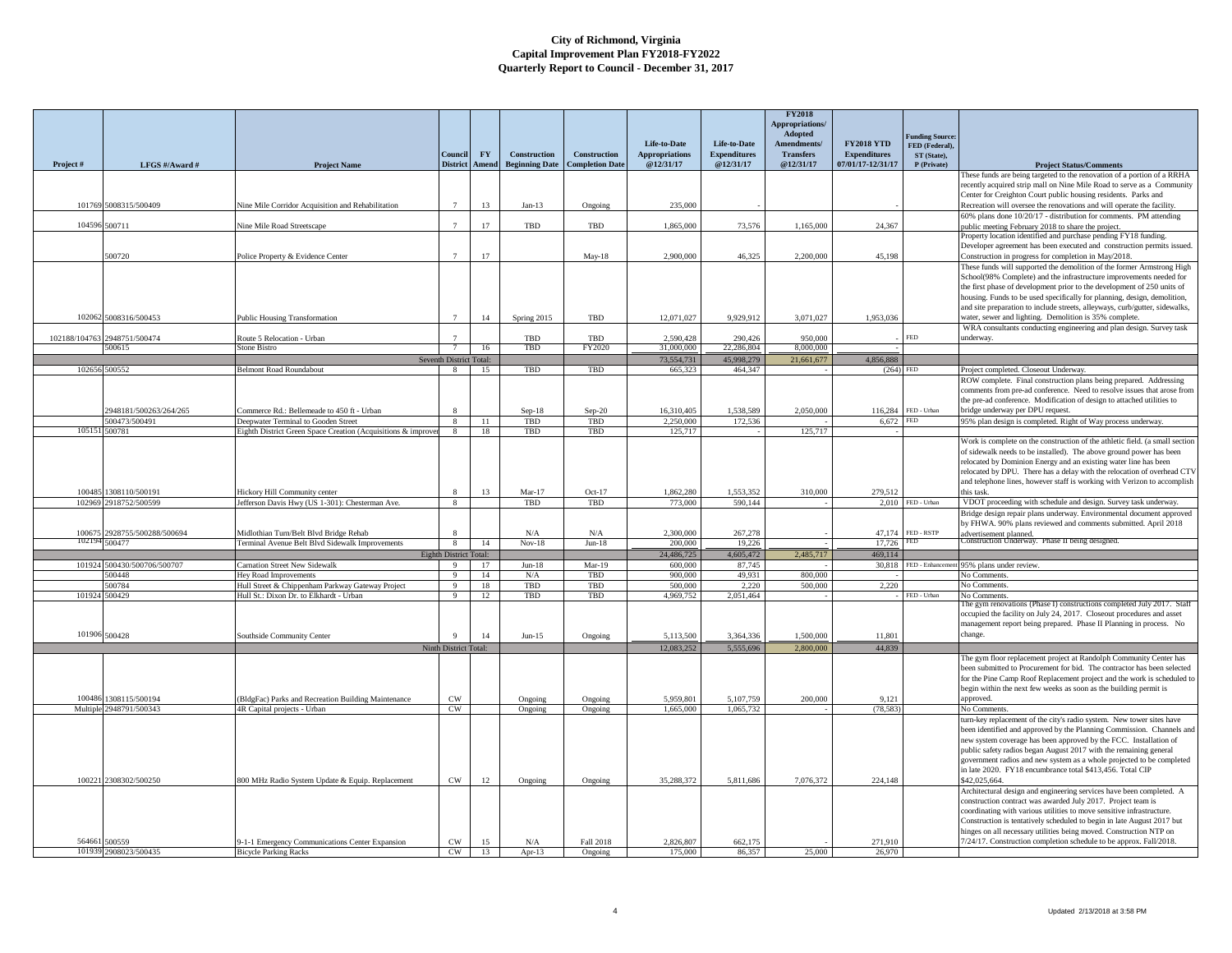|             |                                   |                                                                                                            |                            |                  |                       |                        |                                       |                                     | <b>FY2018</b><br><b>Appropriations/</b><br>Adopted |                                          | <b>Funding Source:</b>        |                                                                                                                                                        |
|-------------|-----------------------------------|------------------------------------------------------------------------------------------------------------|----------------------------|------------------|-----------------------|------------------------|---------------------------------------|-------------------------------------|----------------------------------------------------|------------------------------------------|-------------------------------|--------------------------------------------------------------------------------------------------------------------------------------------------------|
|             |                                   |                                                                                                            | Council                    | ${\bf F}{\bf Y}$ | Construction          | <b>Construction</b>    | Life-to-Date<br><b>Appropriations</b> | Life-to-Date<br><b>Expenditures</b> | Amendments/<br><b>Transfers</b>                    | <b>FY2018 YTD</b><br><b>Expenditures</b> | FED (Federal),<br>ST (State), |                                                                                                                                                        |
| Project#    | LFGS #/Award #                    | <b>Project Name</b>                                                                                        | <b>District</b>            | Amend            | <b>Beginning Date</b> | <b>Completion Date</b> | @12/31/17                             | @12/31/17                           | @12/31/17                                          | 07/01/17-12/31/17                        | P (Private)                   | <b>Project Status/Comments</b>                                                                                                                         |
|             |                                   |                                                                                                            |                            |                  |                       |                        |                                       |                                     |                                                    |                                          |                               | Manchester Bridge Bike Lanes, Lee Bridge Bike Lanes, and W. Leigh St<br>(Myers St to Dineen St) Bike Lanes completed in Aug, 2015. 25 lane             |
|             |                                   |                                                                                                            |                            |                  |                       |                        |                                       |                                     |                                                    |                                          |                               | miles of bike lanes at 90% design as of April 2017 with construction                                                                                   |
|             | 2908222/500308/500309/500310/5006 |                                                                                                            |                            |                  |                       |                        |                                       |                                     |                                                    |                                          |                               | (striping) slated for summer 2017. 25+ lane miles of bike lanes under<br>design, or design completed. First project will go to construction in         |
| Multiple 23 |                                   | Bike Lanes/Bike Boulevards (Bike Lanes "Sharrows")                                                         | $_{\rm CW}$                | 12               | Ongoing               | Ongoing                | 3,150,000                             | 1,233,892                           |                                                    | 120,201                                  |                               | September 2017.                                                                                                                                        |
|             | 101522 5008766/500324             | <b>Building Demolition</b>                                                                                 | $_{\mbox{\scriptsize CW}}$ |                  | Jul-98                | Ongoing                | 6,200,000                             | 6,012,431                           |                                                    | 76,642                                   |                               | 1st QTR - 4 full demolitions & 4 Stabilizations 2nd QTR 1 full<br>demolition                                                                           |
|             |                                   |                                                                                                            |                            |                  |                       |                        |                                       |                                     |                                                    |                                          |                               | Plans completed for providing additional burial space on existing,<br>undeveloped land at Riverview Cemetery. Staff is exploring options to            |
|             |                                   |                                                                                                            |                            |                  |                       |                        |                                       |                                     |                                                    |                                          |                               | fund this project. A columbarium has been installed at Riverview to                                                                                    |
|             | 100493 1308186C/500203            | Cemetery Improvements                                                                                      | $_{\rm CW}$                |                  | Ongoing               | Ongoing                | 3,586,764                             | 3,511,928                           |                                                    | 4.850                                    | ederal & State                | provide an option for housing cremains.                                                                                                                |
| 10512       | 00622<br>500776                   | City Bike Share Phase II Deployment (CMAO)<br>City Hall - Cooling Tower and Structural Replacement Project | CW<br>$\mathrm{CW}$        | 18               | TBD<br>$Jul-17$       | TBD<br>$Jun-18$        | 1,900,000<br>1,200,000                | 875.240<br>87,354                   | 1,900,000<br>1,200,000                             | 329,623<br>87,354                        | MAQ)                          | Construction Contract complete, estimated project completion FY2018.                                                                                   |
|             |                                   |                                                                                                            |                            |                  |                       |                        |                                       |                                     |                                                    |                                          |                               | Construction began May 2016 for installation of generator redundancy                                                                                   |
|             | 102706/100206 2308140/500232      | City Hall Emergency Generator Replacement                                                                  | CW                         |                  | $Nov-08$              | Ongoing                | 2.255,000                             | 2.204.627                           |                                                    |                                          |                               | and DIT redundant circuitry. Working with DIT to schedule circuit cut-<br>over, anticipated completion date FY-2019.                                   |
|             |                                   |                                                                                                            |                            |                  |                       |                        |                                       |                                     |                                                    |                                          |                               | AHU 4 construction complete; next phase of project (valves and steam                                                                                   |
|             |                                   |                                                                                                            |                            |                  |                       |                        |                                       |                                     |                                                    |                                          |                               | traps) On going project, however, additional funds will be needed to<br>complete City Hall. Replace failing heating and cooling valves; The            |
|             |                                   |                                                                                                            |                            |                  |                       |                        |                                       |                                     |                                                    |                                          |                               | following projects are currently ongoing: Replace Hot and Chilled water                                                                                |
|             |                                   |                                                                                                            |                            |                  |                       |                        |                                       |                                     |                                                    |                                          |                               | line replacement at various location, replace all restroom drains<br>(complete), replace hot and chilled water lines at the 1st floor (on-going).      |
|             |                                   |                                                                                                            |                            |                  |                       |                        |                                       |                                     |                                                    |                                          |                               | replace roof drain lines above room 100 1st floor. The total sum for the                                                                               |
|             |                                   |                                                                                                            |                            |                  |                       |                        |                                       |                                     |                                                    |                                          |                               | projects is \$120,673.00. Respectively (\$47,363, \$41,184, \$18,384,<br>\$13,742). Additional projects completed are: Replace chilled and hot         |
|             |                                   |                                                                                                            |                            |                  |                       |                        |                                       |                                     |                                                    |                                          |                               | water lines (\$12,480); Install hot water recirculation equipment                                                                                      |
|             |                                   |                                                                                                            |                            |                  |                       |                        |                                       |                                     |                                                    |                                          |                               | (\$33,193); Install (4) hot taps on Chill and hot water lines (\$6,303). The<br>remaining funds per rapids as of 7/22/16 were \$288,217.05)            |
|             |                                   |                                                                                                            |                            |                  |                       |                        |                                       |                                     |                                                    |                                          |                               | *(UPDATE: 10/21/16) - Two (2) additional projects currently on-going:                                                                                  |
|             |                                   |                                                                                                            |                            |                  |                       |                        |                                       |                                     |                                                    |                                          |                               | Replace Booster Pump at City Hall and Design Replacement of Steam<br>Coils and VAVs. Respectively (\$57,887 and \$14,125). The remaining               |
|             |                                   |                                                                                                            |                            |                  |                       |                        |                                       |                                     |                                                    |                                          |                               | funds per rapids as of 10/21/16 is \$245,103.82. Update Contractor to                                                                                  |
|             | 100208 2308154/500242             | City Hall HVAC Valve Replacement                                                                           | CW                         |                  | Feb-16                | Ongoing                | 2,210,000                             | 410,809                             |                                                    | 18,961                                   |                               | return in November 2017.<br>Projects under construction, to support the renovations for the Fire                                                       |
|             |                                   |                                                                                                            |                            |                  |                       |                        |                                       |                                     |                                                    |                                          |                               | Alarm/Sprinkler Project UPDATE 100% Complete . City Council Suite                                                                                      |
|             | 100229 2308933/500269             | <b>City Hall Interior Renovations</b>                                                                      | CW                         |                  | On-going              | Ongoing                | 631,000                               | 614,801                             |                                                    |                                          |                               | renovation UPDATE Project on HOLD pending future funding. No<br>change                                                                                 |
|             |                                   |                                                                                                            |                            |                  |                       |                        |                                       |                                     |                                                    |                                          |                               |                                                                                                                                                        |
|             |                                   |                                                                                                            |                            |                  |                       |                        |                                       |                                     |                                                    |                                          |                               | The City hired an Architectural firm in Sept. of 2011. To date the firm<br>has completed a space utilization study and provided three options for the  |
|             |                                   |                                                                                                            |                            |                  |                       |                        |                                       |                                     |                                                    |                                          |                               | build-out of temporary office space in 730 East Broad Street to                                                                                        |
|             |                                   |                                                                                                            |                            |                  |                       |                        |                                       |                                     |                                                    |                                          |                               | accommodate staff during major construction in City Hall. Construction<br>and MEP drawing should be completed by Dec. 3, 2012. The City has            |
|             |                                   |                                                                                                            |                            |                  |                       |                        |                                       |                                     |                                                    |                                          |                               | hired the A/E firm for renovation design of first, third, fourth floor.                                                                                |
|             |                                   |                                                                                                            |                            |                  |                       |                        |                                       |                                     |                                                    |                                          |                               | Construction start scheduled for May 15, 2015 for schedule completion of<br>1st & 4th floors Dec./2015. Phase III design for 1st Fl. Finance complete  |
|             | Multiple 2308235/500438           | City Hall Renovation Project                                                                               | $\mathrm{CW}$              | 13               | Feb-13                | Ongoing                | 3,658,085                             | 3,974,699                           | 590,000                                            | 720,396                                  |                               | and IFB due 12/8/16. Construction start Feb 1 with scheduled completion<br>for Dec/2017. Phase IV construction pending future funding. No change.      |
|             |                                   |                                                                                                            |                            |                  |                       |                        |                                       |                                     |                                                    |                                          |                               | City Hall Boiler Replacement Project underway. Project began FY-2017,                                                                                  |
| 10021       | 2308223/500246                    | City Hall Replacement of Boilers and Related Systems                                                       | CW                         |                  | Mar-09                | Feb-18                 | 496,000                               | 881,031                             |                                                    | 421,508                                  |                               | construction scheduled to be completed FY-2018<br>Funds will be used in designated areas of Church Hill, Carver/NTW,                                   |
|             |                                   |                                                                                                            |                            |                  |                       |                        |                                       |                                     |                                                    |                                          |                               | Swansboro(The Hollands) and Matthews Heights for approved                                                                                              |
|             | Multiple 5008105C/500396          | Citywide Neighborhood Improvements (Bloom)                                                                 | CW                         |                  | $Jul-00$              | Ongoing                | 5.801.125                             | 4,443,451                           | 150,000                                            | 79.716                                   |                               | infrastructure improvements. Ongoing.<br>Several projects: Crosswalk and RRFB at Three Chopt Rd and Towana                                             |
|             |                                   |                                                                                                            |                            |                  |                       |                        |                                       |                                     |                                                    |                                          |                               | Rd - Construction completed. Splitters and speed table on Granite Ave -                                                                                |
|             |                                   |                                                                                                            |                            |                  |                       |                        |                                       |                                     |                                                    |                                          |                               | construction on-going. Bliley Rd - 90% Design completed. Idlewood<br>Ave Roundabout - started construction on October 5, 2017. 90%                     |
|             | Multiple 2908910/500360/500361    | Citywide Traffic Calmins                                                                                   | CW                         |                  | Ongoing               | Ongoing                | 5,049,640                             | 3.646.316                           | 200,000                                            | 123,559                                  | VDOT - Revenue<br>hare        | completed                                                                                                                                              |
|             |                                   |                                                                                                            |                            |                  |                       |                        |                                       |                                     |                                                    |                                          |                               | Phase 1 signs installation complete. Replacing/repairing a couple of                                                                                   |
|             |                                   |                                                                                                            |                            |                  |                       |                        |                                       |                                     |                                                    |                                          |                               | damaged signs. The second phase of the project will involve the design<br>and implementation of the pedestrian wayfinding piecethat is                 |
|             |                                   |                                                                                                            |                            |                  |                       |                        |                                       |                                     |                                                    |                                          |                               | scheduled to start design work within next 45-60 days, with an anticipated                                                                             |
|             |                                   |                                                                                                            |                            |                  |                       |                        |                                       |                                     |                                                    |                                          |                               | final installation by end of 2018. Meetings with staff have occurred on at<br>least 3 occasions. Working to schedule larger stakeholder meeting in 3rd |
|             | 101519 2108123/500323             | Citywide Wayfinding Signage                                                                                | $_{\mbox{\scriptsize CW}}$ |                  | May-11                | Dec-17                 | 1,695,000                             | 1,101,661                           |                                                    |                                          | /DOT - Revenu                 | Qtr. FY18 to finalize location and new designs.                                                                                                        |
|             | 101692 2918364/500369             | Commonwealth Gateway Interstate Landscaping                                                                | CW                         | 12               | 03/2012               | Aug- $15$              | 426,000                               | 97.223                              |                                                    |                                          | hare                          | Project complete but awaiting VDOT's final invoice.                                                                                                    |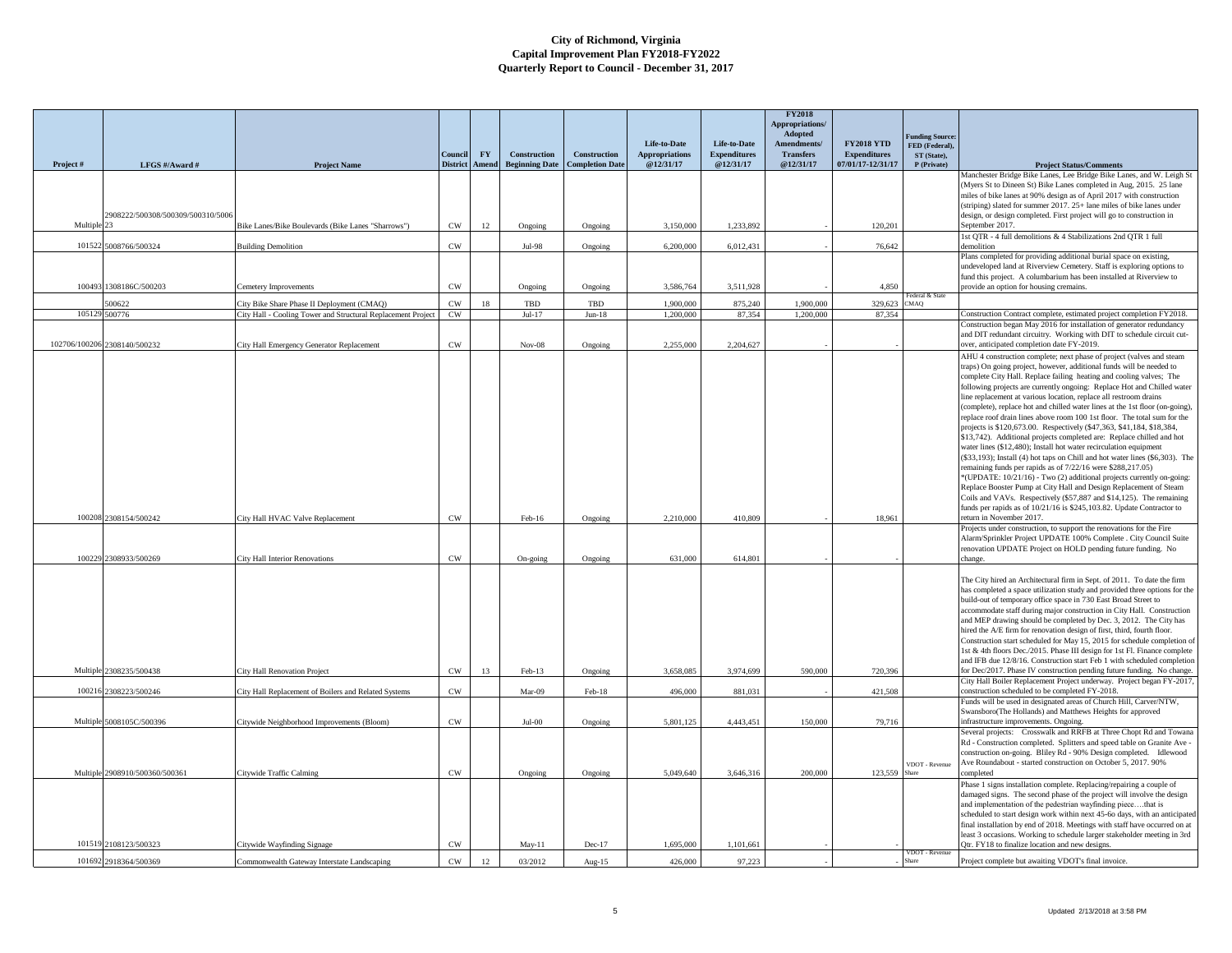|                  |                                          |                                                     |                                  |           |                                              |                                               |                                    |                                  | <b>FY2018</b><br><b>Appropriations</b><br>Adopted |                                          |                                  |                                                                                                                                                       |
|------------------|------------------------------------------|-----------------------------------------------------|----------------------------------|-----------|----------------------------------------------|-----------------------------------------------|------------------------------------|----------------------------------|---------------------------------------------------|------------------------------------------|----------------------------------|-------------------------------------------------------------------------------------------------------------------------------------------------------|
|                  |                                          |                                                     |                                  |           |                                              |                                               | Life-to-Date                       | Life-to-Date                     | Amendments/                                       | <b>FY2018 YTD</b>                        | unding Source:<br>FED (Federal), |                                                                                                                                                       |
| Project#         |                                          |                                                     | Council<br><b>District</b> Amend | <b>FY</b> | <b>Construction</b><br><b>Beginning Date</b> | <b>Construction</b><br><b>Completion Date</b> | <b>Appropriations</b><br>@12/31/17 | <b>Expenditures</b><br>@12/31/17 | <b>Transfers</b><br>@12/31/17                     | <b>Expenditures</b><br>07/01/17-12/31/17 | ST (State),<br>P (Private)       |                                                                                                                                                       |
|                  | LFGS #/Award #                           | <b>Project Name</b>                                 |                                  |           |                                              |                                               |                                    |                                  |                                                   |                                          |                                  | <b>Project Status/Comments</b>                                                                                                                        |
|                  |                                          |                                                     |                                  |           |                                              |                                               |                                    |                                  |                                                   |                                          |                                  | Current project scope consists of Pre-K (260 children) Facility as Phase V                                                                            |
|                  |                                          |                                                     |                                  |           |                                              |                                               |                                    |                                  |                                                   |                                          |                                  | to the M. L. King Middle School Project. Pre-K Facility design is                                                                                     |
|                  |                                          |                                                     |                                  |           |                                              |                                               |                                    |                                  |                                                   |                                          |                                  | complete & construction (Exterior envelope, interior partitions and MEP<br>rough in) is underway. Scheduled completion on 6/15/15. MLK Pre-K          |
|                  | Multiple 2308105/500455                  | Community Schools/Parks/Libraries                   | <b>CW</b>                        |           | 5/2014                                       | Ongoing                                       | 8,251,485                          | 7,704,837                        |                                                   | 291,985                                  |                                  | closeout process underway. Other project scoping underway. No change.                                                                                 |
|                  |                                          |                                                     |                                  |           |                                              |                                               |                                    |                                  |                                                   |                                          |                                  | 816 Riverside Park was acquired and demolished. It is scheduled for                                                                                   |
|                  |                                          |                                                     |                                  |           |                                              |                                               |                                    |                                  |                                                   |                                          |                                  | auction spring/summer of 2017. 1006 W. Franklin and 1302 Floyd<br>Avenue were also acquired and sold at auction on 8/23/16. 1006 West                 |
|                  |                                          |                                                     |                                  |           |                                              |                                               |                                    |                                  |                                                   |                                          |                                  | Franklin Street sold for \$291,500 and 1302 Floyd Avenue sold for                                                                                     |
|                  |                                          |                                                     |                                  |           |                                              |                                               |                                    |                                  |                                                   |                                          |                                  | \$258,500. Sales of both properties to respective owners adopted by                                                                                   |
|                  | 5008177/500327                           | Corridor/Gateway Blight Abatement                   | CW                               | 12        | Ongoing                                      | TBD                                           | 1,200,000                          | 590.694                          |                                                   |                                          |                                  | Council 12/16. No change.                                                                                                                             |
|                  |                                          |                                                     |                                  |           |                                              |                                               |                                    |                                  |                                                   |                                          |                                  | In the second quarter of FY18 the CRM project team worked to finalize<br>discovery and initiate development of the gift from AvePoint. The gift       |
|                  |                                          |                                                     |                                  |           |                                              |                                               |                                    |                                  |                                                   |                                          |                                  | agreement covers full use of their Citizen Services tool for a period of 3                                                                            |
|                  |                                          |                                                     |                                  |           |                                              |                                               |                                    |                                  |                                                   |                                          |                                  | years and 3 months. This gift encompasses configurations,                                                                                             |
|                  |                                          |                                                     |                                  |           |                                              |                                               |                                    |                                  |                                                   |                                          |                                  | implementation, training, subscription licensing and hosting. During                                                                                  |
|                  |                                          |                                                     |                                  |           |                                              |                                               |                                    |                                  |                                                   |                                          |                                  | rollout the City for customer service continuity will continue to use its                                                                             |
|                  |                                          |                                                     |                                  |           |                                              |                                               |                                    |                                  |                                                   |                                          |                                  | existing CRM supplier and will continue to utilize a Project Manger to<br>assist build out on the City's end. Once Ave Point is launched any fees     |
|                  |                                          |                                                     |                                  |           |                                              |                                               |                                    |                                  |                                                   |                                          |                                  | associated with the original CRM project shall cease shortly after (Project                                                                           |
|                  | 102009 2308237/500443                    | Customer Relationship Management Program            | CW                               | 13        | O1FY14                                       | FY2018                                        | 2.318.350                          | 1.368.768                        |                                                   | 72.517                                   |                                  | Manager costs, maintenance fees, etc.).                                                                                                               |
|                  |                                          |                                                     |                                  |           |                                              |                                               |                                    |                                  |                                                   |                                          |                                  | Commission Architectural Review meeting 01/24/17 Approved.                                                                                            |
|                  |                                          |                                                     |                                  |           |                                              |                                               |                                    |                                  |                                                   |                                          |                                  | Cancelled IFB contract due to Contractor didn't include hazard material                                                                               |
|                  |                                          |                                                     |                                  |           |                                              |                                               |                                    |                                  |                                                   |                                          |                                  | abatement in bid. New IFB will be sent out in the Spring 18. On going<br>project, please keep the funding available in budget to replace EDI          |
|                  |                                          |                                                     |                                  |           |                                              |                                               |                                    |                                  |                                                   |                                          |                                  | windows in the spring 2018. Upgrade VAV & Controls (\$35,911.98)                                                                                      |
|                  | 104579 500700                            | East District Initiative Building                   | <b>CW</b>                        |           | Apr-17                                       | Aug-17                                        | 343,000                            | 48.397                           | 250,000                                           | 36,737                                   |                                  | Aug. 17 Johnson Controls no expenditures on PO 18000004316.                                                                                           |
|                  | 500777                                   | <b>Fire Station Buildings</b>                       | CW                               | 18        | TBD                                          | TBD                                           | 506,064                            | 69.365                           | 506,064                                           | 69.365                                   |                                  |                                                                                                                                                       |
|                  |                                          |                                                     |                                  |           |                                              |                                               |                                    |                                  |                                                   |                                          |                                  | Renovations to Fire Station No. 10 & No.13 complete. Fire Stations<br>No.8, 19, 20 & 21 scheduled for renovations with the start of construction      |
|                  |                                          |                                                     |                                  |           |                                              |                                               |                                    |                                  |                                                   |                                          |                                  | at FS No. 20 in August 2016 and scheduled completion in April 2017.                                                                                   |
|                  |                                          |                                                     |                                  |           |                                              |                                               |                                    |                                  |                                                   |                                          |                                  | Design of FS No. 21 started July 2016 with IFB scheduled for late                                                                                     |
|                  |                                          |                                                     |                                  |           |                                              |                                               |                                    |                                  |                                                   |                                          |                                  | February 2017. Due to insufficient funding to proceed with FS #21                                                                                     |
|                  |                                          |                                                     |                                  |           |                                              |                                               |                                    |                                  |                                                   |                                          |                                  | construction, an IFB is on hold at this time. The plan calls for one station<br>to be completed as the next renovation starts. Fire Station #8 signal |
|                  |                                          |                                                     |                                  |           |                                              |                                               |                                    |                                  |                                                   |                                          |                                  | design started in July, 2017. Awaiting direction from RFD before                                                                                      |
|                  |                                          |                                                     |                                  |           |                                              |                                               |                                    |                                  |                                                   |                                          |                                  | proceeding any further on the station renovations. Decision made by RFD                                                                               |
|                  |                                          |                                                     |                                  |           |                                              |                                               |                                    |                                  |                                                   |                                          |                                  | not to renovate existing stations and request funds for new construction.                                                                             |
|                  | Multiple 2308929/500272/500555           | Fire Station Renovations                            | $_{\rm CW}$                      |           | Ongoing                                      | Ongoing                                       | 8.663.424                          | 6,390,139                        |                                                   | 116,448                                  |                                  | Smaller projects at select stations to be completed (e.g. generator @ Fire<br>Training and new ceilings @ FS #18).                                    |
|                  |                                          |                                                     |                                  |           |                                              |                                               |                                    |                                  |                                                   |                                          |                                  | This project allows for the purchase of replacement vehicles and                                                                                      |
|                  |                                          |                                                     |                                  |           |                                              |                                               |                                    |                                  |                                                   |                                          |                                  | equipment used to provide services throughout the City. As of October 1,                                                                              |
|                  |                                          |                                                     |                                  |           |                                              |                                               |                                    |                                  |                                                   |                                          |                                  | 2017, Fleet has purchased 47 vehicles and equipment costing                                                                                           |
|                  |                                          |                                                     |                                  |           |                                              |                                               |                                    |                                  |                                                   |                                          |                                  | approximately \$ 1,740,000.00. The total budget appropriated to DPW for<br>FY18 of \$2,300,000.00. An additional eight (8) knuckle boom trucks        |
|                  |                                          |                                                     |                                  |           |                                              |                                               |                                    |                                  |                                                   |                                          |                                  | used for leaf/bulk/brush were ordered of which four (4) have arrived and                                                                              |
|                  |                                          |                                                     |                                  |           |                                              |                                               |                                    |                                  |                                                   |                                          |                                  | been placed in service; the remaining four (4) are due to arrive the week of                                                                          |
|                  |                                          |                                                     |                                  |           |                                              |                                               |                                    |                                  |                                                   |                                          |                                  | 10/30/2017. Reconciliation of this account was requested and still is in                                                                              |
|                  | 100801 0293102/500136/500164/500557      | Fleet replacement program                           | CW                               | 12        | $Jul-13$                                     | Ongoing                                       | 31,704,612                         | 28.276.127                       | 2,775,000                                         | 2,249,293                                |                                  | the works by the Fleet staff.                                                                                                                         |
|                  |                                          |                                                     |                                  |           |                                              |                                               |                                    |                                  |                                                   |                                          |                                  | After completion of the 30% design phase, GRTC and its partners have<br>entered semi-final design - 30% to 60%. The Final Design will begin           |
|                  |                                          |                                                     |                                  |           |                                              |                                               |                                    |                                  |                                                   |                                          |                                  | March 2016 with the construction phase starting June 2016. Construction                                                                               |
|                  |                                          |                                                     |                                  |           |                                              |                                               |                                    |                                  |                                                   |                                          |                                  | phase will be complete August 2017 with final Testing and Acceptance in                                                                               |
|                  |                                          |                                                     |                                  |           |                                              |                                               |                                    |                                  |                                                   |                                          |                                  | October 2017.                                                                                                                                         |
|                  |                                          |                                                     |                                  |           |                                              |                                               |                                    |                                  |                                                   |                                          |                                  | Note: The Virginia Department of Transportation (VDOT) will lead and                                                                                  |
|                  | 104086 500628                            | <b>GRTC Bus Rapid Transit</b>                       | CW                               |           | March 2016                                   | $Jun-17$                                      | 7,600,000                          | 7,600,000                        |                                                   |                                          |                                  | manage the construction phase of the BRT project.                                                                                                     |
|                  | 808105/500493                            | High School Athletic facilities                     | CW                               | 13        | 11/2012                                      | TBD                                           | 2.658.438                          | 2.290.438                        |                                                   |                                          |                                  | \$88.3K encumbered for Wythe tennis courts. No change.                                                                                                |
| 1025             | 2918186/500539                           | <b>ISTEA Projects</b>                               | <b>CW</b>                        |           | Ongoing                                      | Ongoing                                       | 1.543.895                          | 809,878                          |                                                   |                                          |                                  | Federal projects. No change.                                                                                                                          |
| 100613<br>100503 | 2908232/500307/313/314<br>130C300/500297 | <b>ITS</b> Signal System<br>James River Park System | CW<br>CW                         | 12        | July 2013<br>Jul-06                          | June 2017<br>Ongoing                          | 10,000,000<br>637,000              | 8,095,729<br>602,818             | 400,000                                           | 52,933<br>13,328                         | <b>FED</b>                       | Construction completed - wrapping out Contractor's final invoice.<br>Various projects underway.                                                       |
|                  |                                          |                                                     |                                  |           |                                              |                                               |                                    |                                  |                                                   |                                          |                                  |                                                                                                                                                       |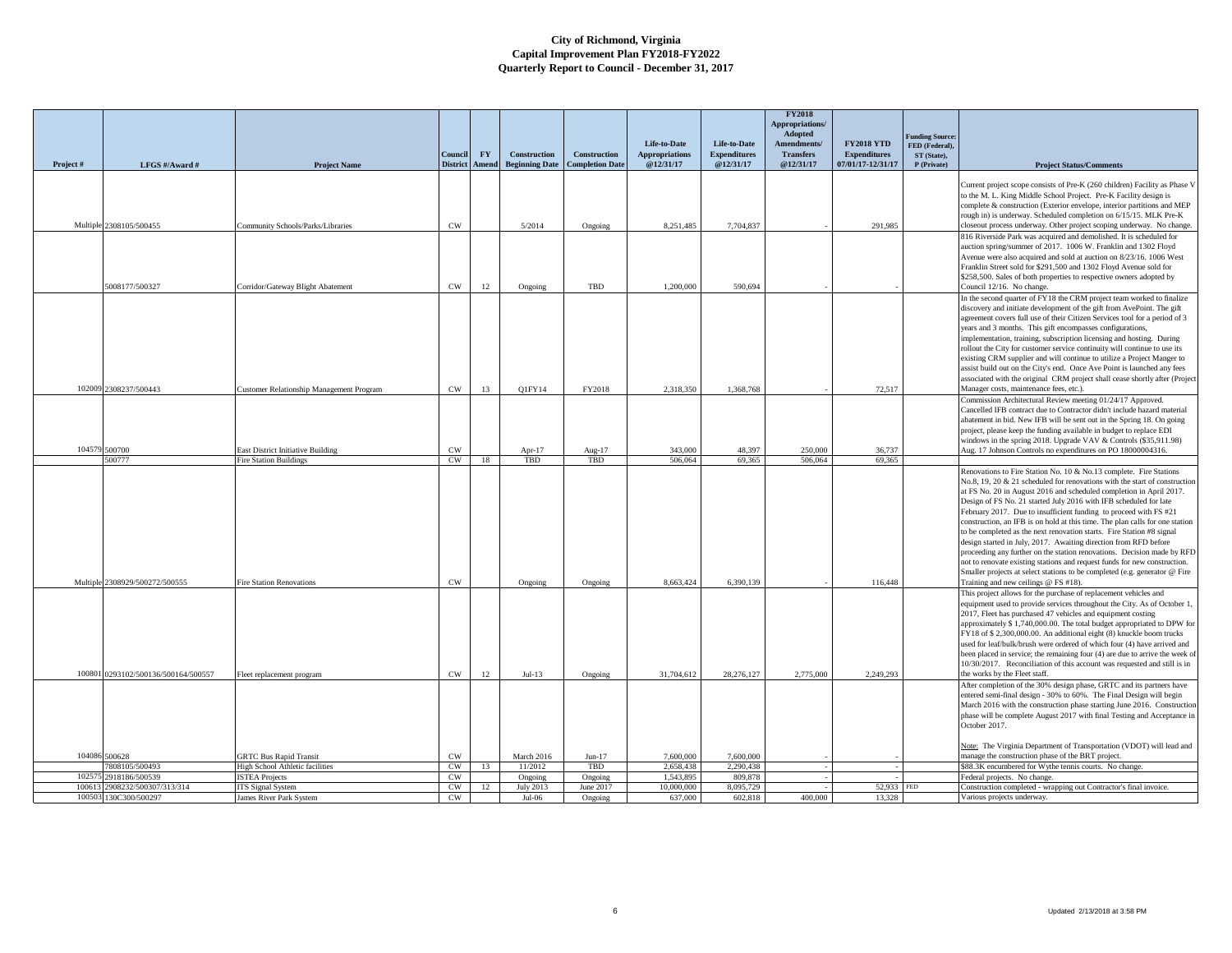|                      |                                     |                                                                                             |                     |           |                                    |                        |                                       |                                     | <b>FY2018</b><br>Appropriations/<br>Adopted |                                          |                                                         |                                                                                                                                                                                                                                                                                                                                                                                                                                                                                                                                                                                                                                                                                                                                                                                                                                                                                                                                                              |
|----------------------|-------------------------------------|---------------------------------------------------------------------------------------------|---------------------|-----------|------------------------------------|------------------------|---------------------------------------|-------------------------------------|---------------------------------------------|------------------------------------------|---------------------------------------------------------|--------------------------------------------------------------------------------------------------------------------------------------------------------------------------------------------------------------------------------------------------------------------------------------------------------------------------------------------------------------------------------------------------------------------------------------------------------------------------------------------------------------------------------------------------------------------------------------------------------------------------------------------------------------------------------------------------------------------------------------------------------------------------------------------------------------------------------------------------------------------------------------------------------------------------------------------------------------|
|                      |                                     |                                                                                             | Council             | <b>FY</b> | Construction                       | Construction           | Life-to-Date<br><b>Appropriations</b> | Life-to-Date<br><b>Expenditures</b> | Amendments/<br><b>Transfers</b>             | <b>FY2018 YTD</b><br><b>Expenditures</b> | <b>Funding Source:</b><br>FED (Federal),<br>ST (State). |                                                                                                                                                                                                                                                                                                                                                                                                                                                                                                                                                                                                                                                                                                                                                                                                                                                                                                                                                              |
| Project#             | LFGS #/Award #                      | <b>Project Name</b>                                                                         | <b>District</b>     | Amend     | <b>Beginning Date</b>              | <b>Completion Date</b> | @12/31/17                             | @12/31/17                           | @12/31/17                                   | 07/01/17-12/31/17                        | P (Private)                                             | <b>Project Status/Comments</b>                                                                                                                                                                                                                                                                                                                                                                                                                                                                                                                                                                                                                                                                                                                                                                                                                                                                                                                               |
|                      |                                     |                                                                                             |                     |           |                                    |                        |                                       |                                     |                                             |                                          |                                                         | HVAC Design - VAV Box and Controls Replacement Project 99%<br>complete (AE Services). RFQ-Procurement in progress, scheduled                                                                                                                                                                                                                                                                                                                                                                                                                                                                                                                                                                                                                                                                                                                                                                                                                                 |
|                      |                                     |                                                                                             |                     |           |                                    |                        |                                       |                                     |                                             |                                          |                                                         | completion FY-2019.<br>Building Assessment to identify all building deficiencies completed.                                                                                                                                                                                                                                                                                                                                                                                                                                                                                                                                                                                                                                                                                                                                                                                                                                                                  |
|                      |                                     |                                                                                             |                     |           |                                    |                        |                                       |                                     |                                             |                                          |                                                         | Working with Court Staff to review additional projects; building                                                                                                                                                                                                                                                                                                                                                                                                                                                                                                                                                                                                                                                                                                                                                                                                                                                                                             |
|                      | 100200/104005 2308104/500228/500701 | John Marshall Court Building Renovations                                                    | $_{\rm CW}$         |           | Aug-08                             | Ongoing                | 5,578,000                             | 3,410,477                           | 652,000                                     | 3,579                                    |                                                         | assessment, window replacement, security improvements to prioritize<br>Phase II projects.                                                                                                                                                                                                                                                                                                                                                                                                                                                                                                                                                                                                                                                                                                                                                                                                                                                                    |
| 100228               | 2308931/500261                      | Juvenile Detention center                                                                   | CW                  |           | $Jul-08$                           | Ongoing                | 3,020,003                             | 1,764,330                           | 220,000                                     | 121,887                                  |                                                         | Current projects are boiler replacement, HVAC upgrades, and fire alarm<br>apgrades.                                                                                                                                                                                                                                                                                                                                                                                                                                                                                                                                                                                                                                                                                                                                                                                                                                                                          |
|                      | NEW                                 | Knuckle Boom Trucks (Bulk Collection Program Enhancement                                    | CW                  | 18        | TBD                                | TBD                    | 1,365,000                             |                                     | 1,365,000                                   |                                          |                                                         | Trucks have been purchased through Fleet Award #500164/Project 10080                                                                                                                                                                                                                                                                                                                                                                                                                                                                                                                                                                                                                                                                                                                                                                                                                                                                                         |
|                      |                                     |                                                                                             |                     |           |                                    |                        |                                       |                                     |                                             |                                          |                                                         | Main Library Elevator Replacement/Fire Alarm System Project<br>construction phase work is completed - dates shown are for this portion of<br>the overall Library Renovations work. MLB Roof Replacement Project<br>completed on Feb. 6, 2015. Special Collections Area HVAC design<br>complete and solicitation for bids pending future funding. Additional<br>funding has been requested in the FY19 CIP Budget for the building                                                                                                                                                                                                                                                                                                                                                                                                                                                                                                                            |
|                      | Multiple 2308135/500231             | <b>Library Renovations</b>                                                                  | $\mathrm{CW}$       |           | $Oct-12$                           | Ongoing                | 5.591.500                             | 5.385.659                           |                                             | 469                                      |                                                         | envelope repairs and design of the Main Library 1st floor renovations.                                                                                                                                                                                                                                                                                                                                                                                                                                                                                                                                                                                                                                                                                                                                                                                                                                                                                       |
|                      |                                     |                                                                                             |                     |           |                                    |                        |                                       |                                     |                                             |                                          |                                                         | North Ave., Westover Hills, Belmont Ave., Hull St. & Broad Rock<br>Branch Library Projects and Main Library Lower Level Auditorium<br>Project are complete. East End BL Project construction phase work<br>completed in Oct.13. Main Library 2nd Floor renovation IFB scheduled<br>for June/14 with a construction completion scheduled for Feb/15. Ginter<br>Park BL scheduled for construction start of June./15. Completion<br>scheduled for completion Jan/2016. West End BL Project returned to<br>program & re-starting design work. Design for remaining program<br>projects essentially complete. Construction dates are current projections<br>for overall program per extended funding and essentially one project per<br>year. West End design completed and IFB in process. West End Branch<br>construction started Oct./2016 for completion in May/2017. Construction<br>now scheduled for July/2017. Construction completed and final contract |
|                      | Multiple 2308196/500273             | Library Retrofit/Library Technology Upgrades & Renovations                                  | $\mathrm{CW}$       |           | $May-10$                           | $Jul-17$               | 11,513,071                            | 11,262,794                          |                                             | 225,640                                  |                                                         | closeout in process                                                                                                                                                                                                                                                                                                                                                                                                                                                                                                                                                                                                                                                                                                                                                                                                                                                                                                                                          |
| Multiple             | 2928750/500315                      | Major Bridge Improvements                                                                   | $\mathrm{CW}$       |           | Ongoing                            | Ongoing                | 17,609,120                            | 7,437,786                           | 4,000,000                                   | 72,486                                   | <b>FED</b>                                              | Inspection program is proceeding on schedule; Repairs to Robert E Lee<br>bridge advertised and bids were received. Repairs to Lee Bridge NTP<br>1/8/18; work underway                                                                                                                                                                                                                                                                                                                                                                                                                                                                                                                                                                                                                                                                                                                                                                                        |
|                      |                                     |                                                                                             |                     |           |                                    |                        |                                       |                                     |                                             |                                          |                                                         | Police Parking Decks Repairs at 3rd Precinct and Training Academy - In<br>production substantial completion date 10/24/17. Additional projects con<br>going are: 730 Bldg. Cooling Tower Repairs, Main Library Interior<br>Drain Line Repairs, Side Operations at 3506 Hopkins Rd. - Replace                                                                                                                                                                                                                                                                                                                                                                                                                                                                                                                                                                                                                                                                 |
| Multiple             | 2308156C/500131                     | <b>Major Building Renovations</b>                                                           | CW                  |           | $Jul-08$                           | ongoing                | 47,567,877                            | 44,653,884                          | 1,062,000                                   | 728,063                                  |                                                         | HVAC split systems                                                                                                                                                                                                                                                                                                                                                                                                                                                                                                                                                                                                                                                                                                                                                                                                                                                                                                                                           |
| 101931               | 308908/500432                       | <b>Major Park Renovations</b>                                                               | CW                  |           | May-07                             | Ongoing                | 6,888,366                             | 5.716.312                           | 500,000                                     | 81.414                                   |                                                         | Various projects including drainage improvements adjacent to<br>maintenance shop at Byrd Park, Estimates have also been received for<br>sidewalk improvements at Bryd and Forest Hill Parks. Plans are being<br>prepared for a major roof repair at the maintenance building in Forest Hill<br>Park and for new storage shed adjacent to the maintenance building                                                                                                                                                                                                                                                                                                                                                                                                                                                                                                                                                                                            |
| Multiple<br>Multiple | 2918122C/500427<br>2918129/500538   | Matching Funds For Federal /State Grants (VDOT)<br>Misc. Urban Aid                          | $\mathrm{CW}$<br>CW |           | Ongoing<br>Ongoing                 | Ongoing<br>Ongoing     | 1,014,000<br>1.403.062                | 308,569<br>1,341,391                | 70,000                                      | 5,984<br>1,554                           | Match for Fed/State                                     | No comments.<br>No comment                                                                                                                                                                                                                                                                                                                                                                                                                                                                                                                                                                                                                                                                                                                                                                                                                                                                                                                                   |
| 101012               | 308907/500222                       |                                                                                             | CW                  |           |                                    |                        | 8,077,740                             | 6,312,397                           | 400,000                                     | 88,843                                   |                                                         | New playground equipment is currently being installed at Hotchkiss CC.<br>New equipment has been installed at Smith Peters Park and Humphrey<br>Calder. Oak Grove Playground shelter construction is underway. Several<br>projects are underway at numerous neighborhood park sites Citywide.                                                                                                                                                                                                                                                                                                                                                                                                                                                                                                                                                                                                                                                                |
| Multiple             | 2918510/500387                      | Neighborhood Park Renovations<br>Neighborhood Sidewalk Improvements                         | CW                  |           | $Nov-07$<br>Ongoing                | Ongoing<br>Ongoing     | 2,500,000                             | 2,308,343                           |                                             | 34,010                                   |                                                         | No comments.                                                                                                                                                                                                                                                                                                                                                                                                                                                                                                                                                                                                                                                                                                                                                                                                                                                                                                                                                 |
| Multiple             | 2948186/500266                      | New Curb & Gutter Program - Urban                                                           | CW                  |           | Ongoing                            | Ongoing                | 2.228.000                             | 543,481                             |                                             |                                          | (805.974) FED - Urban                                   | No comments.                                                                                                                                                                                                                                                                                                                                                                                                                                                                                                                                                                                                                                                                                                                                                                                                                                                                                                                                                 |
| Multiple             | 2948187/500337                      | New Sidewalk Program - Urban                                                                | $\mathrm{CW}$       |           | Ongoing                            | Ongoing                | 1,300,000                             | 937,318                             |                                             |                                          | $(13,238)$ FED - Urban                                  | No comments.                                                                                                                                                                                                                                                                                                                                                                                                                                                                                                                                                                                                                                                                                                                                                                                                                                                                                                                                                 |
| Multiple<br>100499   | 2308799/500257<br>308903/500296     | Oliver Hill Courts<br>Park Road Improvements                                                | CW<br>CW            | 10        | $_{\rm{Jul}\text{-}08}$<br>Ongoing | Ongoing<br>Ongoing     | 4.186.741<br>300,000                  | 3,161,654<br>271,214                | 300,000                                     | 63,142                                   |                                                         | Phase I Renovation Project Complete: Private Drug-Testing Restroom,<br>Mold Abatement, and Vehicle Intrusion Barriers.<br>Phase II Renovation Project: Construction in-progress: Front Lobby<br>Renovation, Clerk's Office Renovation, Attorney Suite Egress Door,<br>Security Upgrades. Scheduled completion FY-2019.<br>No comment                                                                                                                                                                                                                                                                                                                                                                                                                                                                                                                                                                                                                         |
| 10069                | 2948189/500346                      | Pavement Rehabilitation - Urban                                                             | CW                  |           | Ongoing                            | Ongoing                | 7,959,622                             | 6,956,210                           |                                             | (921, 631)                               |                                                         | Resurfacing, paving, and slurry seal throughout the city.                                                                                                                                                                                                                                                                                                                                                                                                                                                                                                                                                                                                                                                                                                                                                                                                                                                                                                    |
| 10427                | 500663                              | Pedestrian Safety Crossing<br>Pedestrian Safety Improvements at Signalized Intersections on | CW                  |           | TBD                                | TBD                    | 200,000                               | 195.265                             |                                             |                                          |                                                         | Preliminary engineering start 9/17.                                                                                                                                                                                                                                                                                                                                                                                                                                                                                                                                                                                                                                                                                                                                                                                                                                                                                                                          |
|                      | 500790                              | Federal and State Routes (HSIP)                                                             | CW                  | 18        | TBD                                | TBD                    | 3,453,000                             | 425,284                             | 3,453,000                                   | 425.284 FED - SIP                        |                                                         | PE Phase I (Retiming + asset inventory) is underway.                                                                                                                                                                                                                                                                                                                                                                                                                                                                                                                                                                                                                                                                                                                                                                                                                                                                                                         |
|                      | 104689/101525 1308131/500328        | Percent for the Arts                                                                        | $\mathrm{CW}$       |           | Jul-94                             | Ongoing                | 4,242,710                             | 1.087.248                           | 145,546                                     | 47,984                                   |                                                         | Public Art Master Plan draft approved by PAC August 2017 and referred<br>to CPC for Feb 2018. Hull Street Library artist approved by PAC and<br>CPC in Nov 2017.                                                                                                                                                                                                                                                                                                                                                                                                                                                                                                                                                                                                                                                                                                                                                                                             |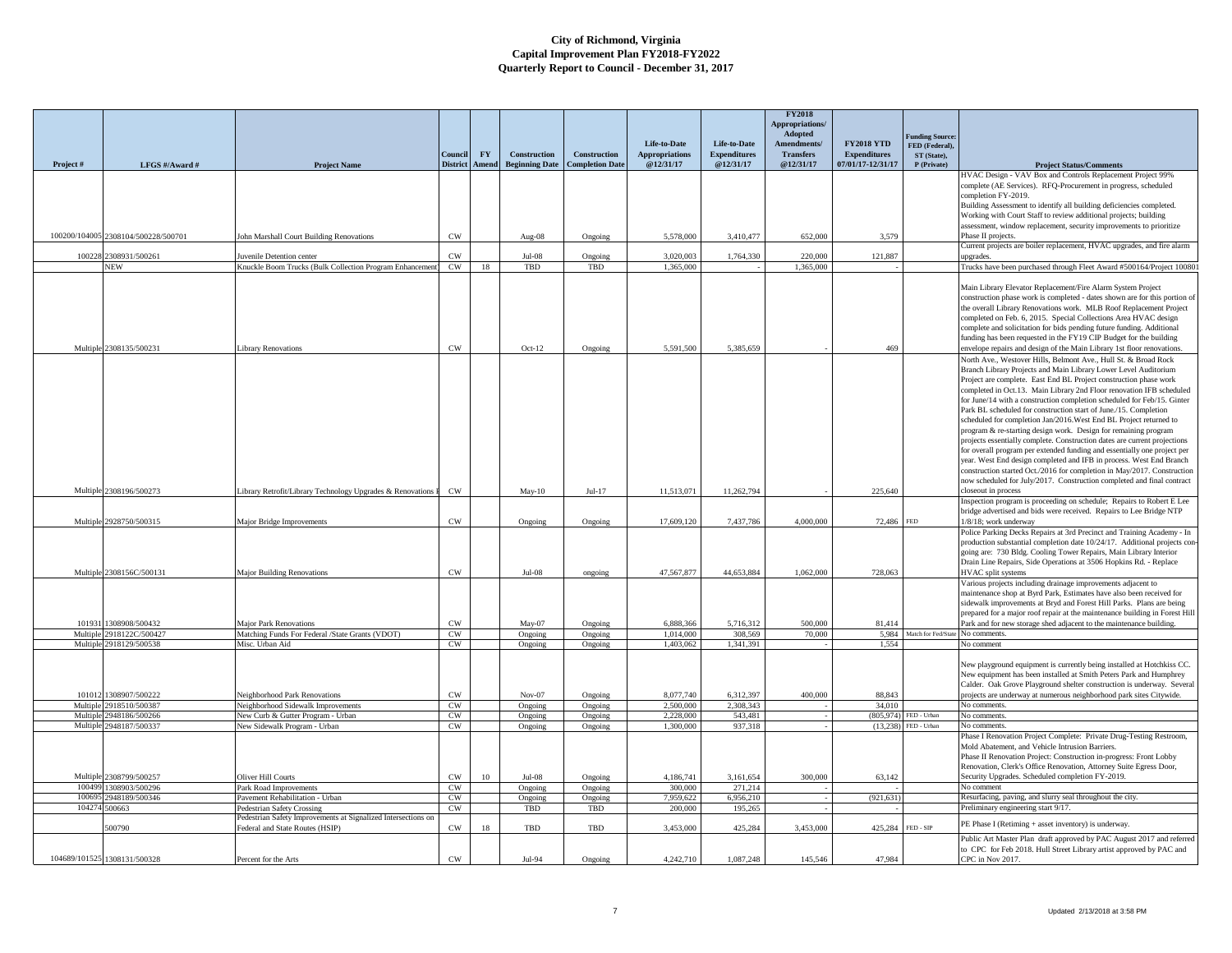|                      |                                 |                                                                                               |                 |       |                       |                        |                         |                     | <b>FY2018</b><br>Appropriations/ |                     |                                          |                                                                                                                                                        |
|----------------------|---------------------------------|-----------------------------------------------------------------------------------------------|-----------------|-------|-----------------------|------------------------|-------------------------|---------------------|----------------------------------|---------------------|------------------------------------------|--------------------------------------------------------------------------------------------------------------------------------------------------------|
|                      |                                 |                                                                                               |                 |       |                       |                        | Life-to-Date            | Life-to-Date        | Adopted<br><b>Amendments</b>     | <b>FY2018 YTD</b>   | <b>Funding Source:</b><br>FED (Federal). |                                                                                                                                                        |
|                      |                                 |                                                                                               | Council         | FY.   | <b>Construction</b>   | Construction           | <b>Appropriations</b>   | <b>Expenditures</b> | <b>Transfers</b>                 | <b>Expenditures</b> | ST (State).                              |                                                                                                                                                        |
| Project#             | LFGS #/Award #                  | <b>Project Name</b>                                                                           | <b>District</b> | Amend | <b>Beginning Date</b> | <b>Completion Date</b> | @12/31/17               | @12/31/17           | @12/31/17                        | 07/01/17-12/31/17   | P (Private)                              | <b>Project Status/Comments</b><br>A/E services have been procured. Design development ongoing with a                                                   |
|                      |                                 |                                                                                               |                 |       |                       |                        |                         |                     |                                  |                     |                                          | targeted date of June 30, 2017 for the Invitation for Bids. A new site                                                                                 |
|                      |                                 |                                                                                               |                 |       |                       |                        |                         |                     |                                  |                     |                                          | needs to be identified to construct the facility and current funding is                                                                                |
|                      |                                 |                                                                                               |                 |       |                       |                        |                         |                     |                                  |                     |                                          | insufficient to move forward. A suitable site is being evaluated and                                                                                   |
|                      |                                 |                                                                                               |                 |       |                       |                        |                         |                     |                                  |                     |                                          | should be determined around mid to late February. Additional funding                                                                                   |
|                      | 104674 500719                   | Police Equestrian Community Center                                                            | CW              | 17    | TBD                   | TBD                    | 779,721                 | 60,432              | 450,000                          | 32,343              |                                          | has been requested for FY18-19 budget.                                                                                                                 |
|                      |                                 |                                                                                               |                 |       |                       |                        |                         |                     |                                  |                     |                                          | Chiller and Cooling Tower Replacement - IFB-Construction complete.<br>Scheduled to begin construction FY-2018, scheduled construction                  |
|                      |                                 |                                                                                               |                 |       |                       |                        |                         |                     |                                  |                     |                                          | completion FY-2018.                                                                                                                                    |
|                      | 104583 500702                   | Police Headquarters Building                                                                  | CW              |       | $Jun-17$              | Ongoing                | 1,590,000               | 83,622              | 702,000                          | 17,873              |                                          | Boiler Replacement Project (design) in progress.                                                                                                       |
|                      |                                 |                                                                                               |                 |       |                       |                        |                         |                     |                                  |                     |                                          | Chiller Replacement project in progress starting 05/17 (complete 7/17)                                                                                 |
|                      |                                 |                                                                                               |                 |       |                       |                        |                         |                     |                                  |                     |                                          | UPDATE Dewberry working on O&M Warranty Documents. In progress                                                                                         |
|                      |                                 |                                                                                               |                 |       |                       |                        |                         |                     |                                  |                     |                                          | replace Fan Coils (\$9,379.00). Police Academy Interior Lighting                                                                                       |
|                      |                                 |                                                                                               |                 |       |                       |                        |                         |                     |                                  |                     |                                          | Upgrades to LED (\$46,017.00) Police Academy Exterior Lighting                                                                                         |
|                      | 104585 500703                   | Police Training Academy Building                                                              | <b>CW</b>       |       | Apr-17                | $Oct-17$               | 734,000                 | 293,014             | 456,000                          | 261.167             |                                          | Upgrades to LED (\$23,643.00).                                                                                                                         |
|                      |                                 |                                                                                               |                 |       |                       |                        |                         |                     |                                  |                     |                                          | Current Project - A/E Services needed to pave rear parking lot, install new<br>canopy. Design recently completed for site work and new canopies. Phase |
|                      |                                 |                                                                                               |                 |       |                       |                        |                         |                     |                                  |                     |                                          | I IFB scheduled for Oct/2016 for construction start in Feb./2017. Phase II                                                                             |
|                      |                                 |                                                                                               |                 |       |                       |                        |                         |                     |                                  |                     |                                          | construction start scheduled for May/2017 and completion in Oct/2017.                                                                                  |
|                      |                                 |                                                                                               |                 |       |                       |                        |                         |                     |                                  |                     |                                          | Phase II Site Improvements construction NTP on 3/21/17 for completion                                                                                  |
|                      |                                 |                                                                                               |                 |       |                       |                        |                         |                     |                                  |                     |                                          | on 7/21/17. Phase III Canopy Construction on hold pending scope                                                                                        |
|                      | 100219 2308239/500248           | RAA Buildings and Property Improvements                                                       | $\mathrm{CW}$   | 13    | $Sep-12$              | Ongoing                | 1.175,000               | 648.220             |                                  | 65.751              |                                          | definition and future funding. No change.                                                                                                              |
|                      | 1308187/500204                  | Replace Lighting at Rec Areas                                                                 | <b>CW</b>       |       | Ongoing               | Ongoing                | 2.103.085               | 2.104.408           |                                  |                     |                                          | Ongoing                                                                                                                                                |
|                      |                                 |                                                                                               |                 |       |                       |                        |                         |                     |                                  |                     |                                          | Structural repairs completed in December 2016. IFB for 2nd & Grace                                                                                     |
|                      |                                 |                                                                                               |                 |       |                       |                        |                         |                     |                                  |                     |                                          | Roof Membrane should be advertised in Mid-February 2017. IFB for<br>elevator replacements at Expressway Deck should be advertised in Mid-              |
|                      |                                 |                                                                                               |                 |       |                       |                        |                         |                     |                                  |                     |                                          | March. IFB for Roof Membrane at 2nd & Grace and elevator upgrade for                                                                                   |
|                      |                                 |                                                                                               |                 |       |                       |                        |                         |                     |                                  |                     |                                          | Expressway deck were advertised in Mid-April. Contractor began work                                                                                    |
|                      |                                 |                                                                                               |                 |       |                       |                        |                         |                     |                                  |                     |                                          | on the 2nd & Grace roof membrane in August 2017. Project was                                                                                           |
|                      |                                 |                                                                                               |                 |       |                       |                        |                         |                     |                                  |                     |                                          | completed December 2017. Downtown Expressway elevator upgrade was                                                                                      |
|                      |                                 |                                                                                               |                 |       |                       |                        |                         |                     |                                  |                     |                                          | awarded in September 2017. A noticed to proceed was issued for                                                                                         |
|                      |                                 |                                                                                               |                 |       |                       |                        |                         |                     |                                  |                     |                                          | November 1, 2017. Elevators should be completed by September 2018.<br>Bids received for 2nd & Grace facade restoration project in November             |
|                      | 101534 0293101/500330/500478    | <b>Replace Parking Equipment</b>                                                              | CW              | 12    | Apr- $12$             | Ongoing                | 1.530,000               | 759,816             |                                  |                     |                                          | Enterprise Fund 2017, work to begin February 2018.                                                                                                     |
|                      |                                 |                                                                                               |                 |       |                       |                        |                         |                     |                                  |                     |                                          | Construction of Coliseum Fall Protection System complete, scheduled                                                                                    |
| 100199/104414        | 2308103/500003                  | Richmond Coliseum Renovations                                                                 | $\rm CW$        |       | $Jul-10$              | On-going               | 4,836,882               | 4.176.071           |                                  | 49.714              |                                          | final training on new system FY-2018.                                                                                                                  |
| 101848/104408 500420 |                                 | Richmond Fiber Optics Network System                                                          | CW              | 14    | Ongoing               | Ongoing                | 1,500,000               | 1,211,627           | 150,000                          | 411,650             |                                          | Will continue with the design to hook up additional city's facilities.                                                                                 |
|                      |                                 |                                                                                               |                 |       |                       |                        |                         |                     |                                  |                     |                                          | New tower design complete and construction on hold pending future                                                                                      |
| 102265<br>10057      | 500484<br>2908138/500363/500364 | Richmond Fire Burn Tower Stabilization & Repair<br>Richmond Signal System Improvements (CMAQ) | CW<br>CW        | 14    | TBD<br>Ongoing        | TBD<br>Ongoing         | 247,000<br>3,739,000    | 66.162<br>3.134.548 |                                  | 237,445             | FED - CMAQ                               | funding. No change.<br>Project was completed. City has requested the closing out with VDOT                                                             |
|                      |                                 |                                                                                               |                 |       |                       |                        |                         |                     |                                  |                     |                                          | Scoping was conducted. Requested the Consultant for a fee proposal to                                                                                  |
| 104128               | 500636                          | Richmond Signal System Improvements West-North (CMAQ)                                         | CW              |       | TBD                   | TBD                    | 2.000.000               |                     | 1,500,000                        |                     | FED - CMAQ                               | tart design. VDOT processing City-State agreement.                                                                                                     |
| 104129               | 500637                          | Richmond Signal System South of the James (CMAQ                                               | CW              |       | $Mar-15$              | Apr-17                 | 1.022.200               |                     | 422,200                          |                     | FED - CMAQ                               | Funds to be used with ITS South of the James Project.                                                                                                  |
|                      |                                 |                                                                                               |                 |       |                       |                        |                         |                     |                                  |                     |                                          | Construction of T. Tyler Porterfield Memorial Bridge (TTPMB) is                                                                                        |
|                      |                                 |                                                                                               |                 |       |                       |                        |                         |                     |                                  |                     |                                          | approx. 99% complete. The bridge opened to the public on 12/2/16.                                                                                      |
|                      |                                 |                                                                                               |                 |       |                       |                        |                         |                     |                                  |                     |                                          | "Punch list" items under the contract are occurring, with final inspection                                                                             |
|                      |                                 |                                                                                               |                 |       |                       |                        |                         |                     |                                  |                     |                                          | on replacement landscape to occur Spring 2018. Other Priority 1 projects,                                                                              |
|                      |                                 |                                                                                               |                 |       |                       |                        |                         |                     |                                  |                     |                                          | e.g., Lehigh Terraces planning/public engagement started March 2016,<br>with public meeting in 8/16 and 1/17. Amendment to adopted 2012                |
|                      |                                 |                                                                                               |                 |       |                       |                        |                         |                     |                                  |                     |                                          | Riverfront Plan approved by Planning Commission on 7/24/17 and                                                                                         |
|                      |                                 |                                                                                               |                 |       |                       |                        |                         |                     |                                  |                     |                                          | Council on 9/25/17. Schematic Design Development completed. Will                                                                                       |
|                      |                                 |                                                                                               |                 |       |                       |                        |                         |                     |                                  |                     |                                          | move into design development once there is an understanding how much                                                                                   |
|                      | 101526 2108132/500329           | Riverfront Plan Implementation                                                                | $\mathrm{CW}$   | 13    | Aug-14                | August - 16            | 12,276,988              | 5,870,378           |                                  | 99,428              |                                          | s left after project close-out on TTPMB.                                                                                                               |
|                      | <b>NEW</b>                      | Roadway Conversions for Bike Infrastructure (HSIP)                                            | CW              | 18    | TBD                   | TBD                    | 1,502,000               |                     | 1.502,000                        |                     | FED - HSIP                               |                                                                                                                                                        |
| Multiple<br>10233    | 2908135/500421                  | Safety Improvement Contingency                                                                | CW              |       | Ongoing               | Ongoing                | 454,406                 | 300,032             |                                  | (1,020)             |                                          | Several projects.                                                                                                                                      |
|                      | 7808103/500495<br>NEW           | School ADA Compliance<br>School Bus Lease                                                     | CW<br><b>CW</b> | 18    | Ongoing<br>TBD        | Ongoing<br>TBD         | 22,308,706<br>4,228,631 | 22,769,160          | 4,228,631                        |                     |                                          | Ongoing; Various Projects are at different stages of implementation                                                                                    |
|                      |                                 |                                                                                               |                 |       |                       |                        |                         |                     |                                  |                     |                                          |                                                                                                                                                        |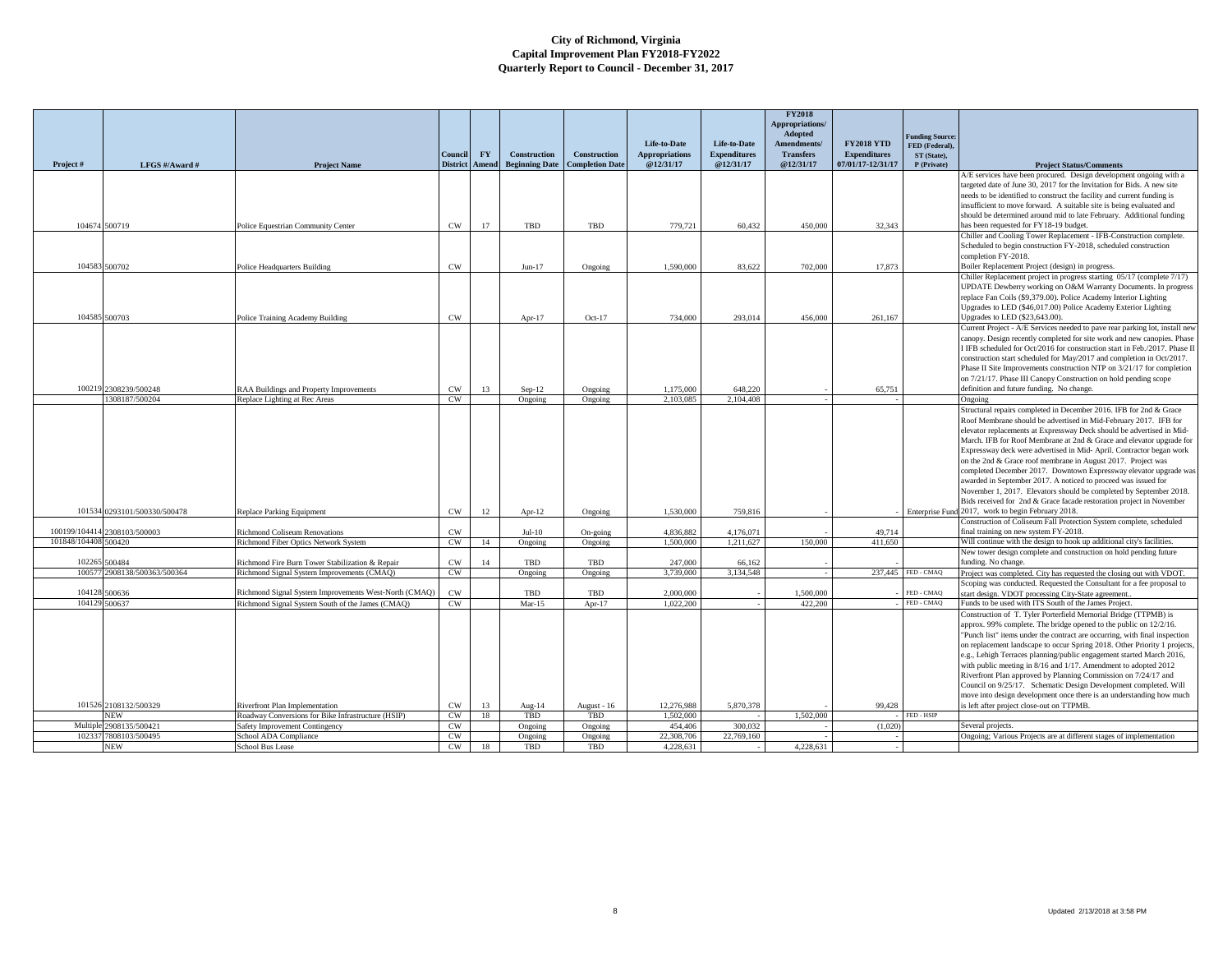| unding Source:<br><b>FY2018 YTD</b><br>Life-to-Date<br>Life-to-Date<br>Amendments/<br>FED (Federal),<br><b>Expenditures</b><br><b>Expenditures</b><br><b>FY</b><br>Construction<br>Construction<br><b>Appropriations</b><br><b>Transfers</b><br>Council<br>ST (State),<br><b>Beginning Date</b><br><b>Completion Date</b><br>@12/31/17<br>@12/31/17<br>07/01/17-12/31/17<br><b>District</b> Amend<br>@12/31/17<br>Project#<br>P (Private)<br>LFGS #/Award #<br><b>Project Status/Comments</b><br><b>Project Name</b><br>Multi-project program with four Phase I projects: Broad Rock ES, Oak<br>Grove ES, M.L. King MS & Huguenot HS. BRES & OGES projects<br>complete and opened 1/2/2013 on schedule. MLKMS Project Phase III<br>construction complete and new school opened 1/6/2014 on schedule -<br>Phase IV demolition of existing school and completion of south end<br>school construction and site work complete July 2014. MLKMS Phase IV<br>completed and Phase V (Pre-K) construction underway. HHS primary<br>construction underway and on schedule for 1/5/2015 new school opening<br>Remaining existing school demo & site work scheduled for completion<br>Fall./15. Huguenot HS project completed and project closeout underway.<br>Multiple 2308198/500160<br>177,831,187<br>906.236<br>Planning for new school projects underway. Ongoing.<br>School CIP Planning & Construction<br>CW<br>Sept. 2011<br>186,888,204<br>On-going<br>7808111/500492<br>CW<br>95,967,934<br>82,739,366<br>5.165,326<br>YTD expenditures includes FY17 expenditures of \$7,283,694.15.<br>School Maintenance<br>Ongoing<br>Ongoing<br>2948188/500317<br>$(19,786)$ FED - Urban<br>Multiple<br>$\mathrm{CW}$<br>2,245,509<br>1,954,173<br>Sidewalk Improvement Program - Urban<br>Ongoing<br>Ongoing<br>/DOT - Revenue<br>2918516/500161/500162<br>Multiple<br>$_{\rm CW}$<br>10,759,987<br>9,300,202<br>200,000<br>285,167<br>No Comments<br>Sidewalk projects<br>Ongoing<br>Ongoing<br>hare<br>Various projects under design and construction throughout the City.<br>CW<br>13,350,525<br>9,883,266<br>1,000,000<br>741603/500090<br>Street Lighting - Special<br>Ongoing<br>Ongoing.<br>Ongoing<br>9741602/500087/500088/500089/5000<br>Various projects under design and construction throughout the City.<br>CW<br>34,759,390<br>24,336,832<br>746,355<br>428,000<br><b>Street Lighting/General</b><br>Ongoing<br>Ongoing<br>Ongoing.<br>The LED pilot project is in its testing and evaluation phase; four of the<br>six evaluation areas have been installed with two other areas remaining to<br>be installed tentatively by the first of March 2018; Evaluation and testing<br>will last for several months during which time citizens and various group<br>feedback will be analyzed and considered for selection of final hardware,<br>its application, electric grid adaptation configuration and installation<br>phasing. Citizen feedback information is beginning to come in from the<br>areas that have the LEDs installed. The pilot phase is being funded via<br>prior O&M funds that were allocated for LED technology testing and<br>JEW<br>Street Lighting - LED Conversion<br>CW<br>18<br>$Mav-18$<br>500,000<br>500,000<br>evaluation.<br>2918128C/500290<br>24,437,174<br>20,762,254<br>615,480<br>Multiple<br>Streets, Sidewalks, Alley Extensions and Improvements<br>$\mathrm{CW}$<br>Ongoing<br>Ongoing<br>58,622 FED<br>No Comments.<br>The new HVAC system @ Swansboro Swimming Pool completed and the<br>construction documents for improvements to the Blackwell Swimming<br>100492<br>1308180C/500202<br>CW<br>6,367,300<br>5.264.144<br>250,000<br>Pool are being prepared.<br><b>Swimming Pools Projects</b><br>Ongoing<br>Ongoing<br>Six Intersection Signal Upgrade project construction completed. 23rd &<br>Fairfield Ave roundabout project construction completed. 25th & Nine<br>Mile Rd roundabout project construction completed. Brookland Park<br>Blvd, Dill Ave roundabout project construction completed. Closeout<br>Multiple 2908130/500302/304<br>$_{\mbox{\scriptsize CW}}$<br>Mar-08<br>25,311,151<br>20,516,750<br>1,318<br>TEA-21 Safety Improvements<br>Ongoing<br>underway.<br>1st St. @ Clay St. traffic signal upgrade, construction completed<br>10/2/2017. In process of closing out project. Flashing Yellow Arrow<br>Improvements on Forest Hill Ave @ Jahnke and Chippenham On-Ramp<br>design completed; Construction completed 12/22/2017. Grove Ave @<br>Three Chopt Signal Upgrade, under design, 90% completed; Addison St<br>@ Cary St "New" traffic signal under design, 30% completed; Forest Hill<br>Ave @ Westower Dr. "New" traffic signal under design, 90% completed<br>VDOT - Revenue<br>Multiple 2908122C/500289<br><b>Traffic Control Installations</b><br>8,681,899<br>7,098,769<br>780,000<br>137,280<br>Jpdated: 1/25/2018<br>CW<br>Ongoing<br>Ongoing<br>hare<br>VDOT - Revenu<br>CW<br>Multiple<br>2948190/500347<br>3,100,000<br>2,053,889<br>Traffic Control Modernization - Urban<br>$Oct-09$<br>Ongoing<br>800.000<br>(19,252)<br>Share<br>2918515/500286<br>49.130.995<br>4.559.467<br>Multiple<br><b>Transportation Projects</b><br>CW<br>Mar-08<br>53,853,218<br>2,872,550 FED<br>Resurfacing Contract # 1 in Procurement for Bid August 2017<br>Ongoing<br>104243<br>500653<br>Urban Agricultural Site preparation<br>CW<br>TBD<br>TBD<br>25,000<br>13,760<br>FED - HB2<br>Scope Being Determined<br>No Comments.<br>100172<br>$cm$<br>.<br>Share<br>2958836/500340<br>100,000<br>96.221<br>Urban Bridge Maintenance<br>Ongoing<br>Ongoing<br>823,972,584<br>661, 615, 278<br>51,149,086<br>11,641,317<br>Citywide Projects Subtotal:<br>83,560,527<br>22,117,784<br>Capital Improvement Plan Sub-Total:<br>1,116,794,949<br>841,089,926<br>232,631,108<br>10,953,000<br>CW<br>300,125,207<br>4,136,697<br><b>Gas Utility New Business</b><br>Various<br>1402<br>Various<br>27,392,000<br>CW<br>383,812,319<br>325,642,218<br>3,066,099<br>1403<br>Gas Utility System Replacement<br>Various<br>Various<br>4,314,500<br>CW<br>222,799,907<br>169,473,188<br>17,420,000<br>1502<br>Water Distribution System Improvements<br>Various<br>Various<br>CW<br>642,607<br>1503<br>Water Transmission Main Improvements<br>Various<br>Various<br>128,274,169<br>51,394,903<br>1,733,000<br>1590<br>Water Plant and Pumping Improvements<br>CW<br>Various<br>Various<br>370,997,175<br>214,829,861<br>6,784,000<br>625,141<br>1940<br>Stormwater Facilities Improvements<br>CW<br>62,941,665<br>27.052.156<br>14,041,000<br>1.083.358<br>Various<br>Various<br>CW<br>224.194.999<br>158,452,388<br>2,534,000<br>138,568<br>1701<br><b>Wastewater Treatment</b><br>Various<br>Various<br>2.216,000<br>1780<br>City Floodwall<br>6<br>Various<br>Various<br>1760<br>Wastewater Sanitary Sewer Upgrades<br>CW<br>Various<br>326.392.574<br>234,406.249<br>32,683,000<br>8.383.531<br>Various<br>192.518.146<br>1,846,262<br>1750<br>Wastewater Combined Sewer Overflow<br>CW<br>Various<br>Various<br>264.302.760<br>3.100.000<br>Public Utilities Total:<br>2,286,056,775<br>1,606,400,216<br>116,640,000<br>24,236,764 |  |  |  |  | <b>FY2018</b><br>Appropriations/<br>Adopted |  |  |
|--------------------------------------------------------------------------------------------------------------------------------------------------------------------------------------------------------------------------------------------------------------------------------------------------------------------------------------------------------------------------------------------------------------------------------------------------------------------------------------------------------------------------------------------------------------------------------------------------------------------------------------------------------------------------------------------------------------------------------------------------------------------------------------------------------------------------------------------------------------------------------------------------------------------------------------------------------------------------------------------------------------------------------------------------------------------------------------------------------------------------------------------------------------------------------------------------------------------------------------------------------------------------------------------------------------------------------------------------------------------------------------------------------------------------------------------------------------------------------------------------------------------------------------------------------------------------------------------------------------------------------------------------------------------------------------------------------------------------------------------------------------------------------------------------------------------------------------------------------------------------------------------------------------------------------------------------------------------------------------------------------------------------------------------------------------------------------------------------------------------------------------------------------------------------------------------------------------------------------------------------------------------------------------------------------------------------------------------------------------------------------------------------------------------------------------------------------------------------------------------------------------------------------------------------------------------------------------------------------------------------------------------------------------------------------------------------------------------------------------------------------------------------------------------------------------------------------------------------------------------------------------------------------------------------------------------------------------------------------------------------------------------------------------------------------------------------------------------------------------------------------------------------------------------------------------------------------------------------------------------------------------------------------------------------------------------------------------------------------------------------------------------------------------------------------------------------------------------------------------------------------------------------------------------------------------------------------------------------------------------------------------------------------------------------------------------------------------------------------------------------------------------------------------------------------------------------------------------------------------------------------------------------------------------------------------------------------------------------------------------------------------------------------------------------------------------------------------------------------------------------------------------------------------------------------------------------------------------------------------------------------------------------------------------------------------------------------------------------------------------------------------------------------------------------------------------------------------------------------------------------------------------------------------------------------------------------------------------------------------------------------------------------------------------------------------------------------------------------------------------------------------------------------------------------------------------------------------------------------------------------------------------------------------------------------------------------------------------------------------------------------------------------------------------------------------------------------------------------------------------------------------------------------------------------------------------------------------------------------------------------------------------------------------------------------------------------------------------------------------------------------------------------------------------------------------------------------------------------------------------------------------------------------------------------------------------------------------------------------------------------------------------------------------------------------------------------------------------------------------------------------------------------------------------------------------------------------------------------------------------------------------------------------------------------------------------------------------------------------------------------------------------------------------------------------------------------------------------------------------------------------------------------------------------------------------------------------------------------------------------------------------------------------------------------------------------------------------------------------------------------------------------------------------------------------------------------------------------------------------------------------------------------------------------------------------------------------------------------------------------------------------------------------------------------------------------------------------------------------------------------------------------------------------------------------------------------------------------------------------------------------------------------------------------------------------------------------------------------------------------------------------------------------------------------------------------------------------------------------------------------------------------------------------------------------------------------------|--|--|--|--|---------------------------------------------|--|--|
|                                                                                                                                                                                                                                                                                                                                                                                                                                                                                                                                                                                                                                                                                                                                                                                                                                                                                                                                                                                                                                                                                                                                                                                                                                                                                                                                                                                                                                                                                                                                                                                                                                                                                                                                                                                                                                                                                                                                                                                                                                                                                                                                                                                                                                                                                                                                                                                                                                                                                                                                                                                                                                                                                                                                                                                                                                                                                                                                                                                                                                                                                                                                                                                                                                                                                                                                                                                                                                                                                                                                                                                                                                                                                                                                                                                                                                                                                                                                                                                                                                                                                                                                                                                                                                                                                                                                                                                                                                                                                                                                                                                                                                                                                                                                                                                                                                                                                                                                                                                                                                                                                                                                                                                                                                                                                                                                                                                                                                                                                                                                                                                                                                                                                                                                                                                                                                                                                                                                                                                                                                                                                                                                                                                                                                                                                                                                                                                                                                                                                                                                                                                                                                                                                                                                                                                                                                                                                                                                                                                                                                                                                                                                                                                                        |  |  |  |  |                                             |  |  |
|                                                                                                                                                                                                                                                                                                                                                                                                                                                                                                                                                                                                                                                                                                                                                                                                                                                                                                                                                                                                                                                                                                                                                                                                                                                                                                                                                                                                                                                                                                                                                                                                                                                                                                                                                                                                                                                                                                                                                                                                                                                                                                                                                                                                                                                                                                                                                                                                                                                                                                                                                                                                                                                                                                                                                                                                                                                                                                                                                                                                                                                                                                                                                                                                                                                                                                                                                                                                                                                                                                                                                                                                                                                                                                                                                                                                                                                                                                                                                                                                                                                                                                                                                                                                                                                                                                                                                                                                                                                                                                                                                                                                                                                                                                                                                                                                                                                                                                                                                                                                                                                                                                                                                                                                                                                                                                                                                                                                                                                                                                                                                                                                                                                                                                                                                                                                                                                                                                                                                                                                                                                                                                                                                                                                                                                                                                                                                                                                                                                                                                                                                                                                                                                                                                                                                                                                                                                                                                                                                                                                                                                                                                                                                                                                        |  |  |  |  |                                             |  |  |
|                                                                                                                                                                                                                                                                                                                                                                                                                                                                                                                                                                                                                                                                                                                                                                                                                                                                                                                                                                                                                                                                                                                                                                                                                                                                                                                                                                                                                                                                                                                                                                                                                                                                                                                                                                                                                                                                                                                                                                                                                                                                                                                                                                                                                                                                                                                                                                                                                                                                                                                                                                                                                                                                                                                                                                                                                                                                                                                                                                                                                                                                                                                                                                                                                                                                                                                                                                                                                                                                                                                                                                                                                                                                                                                                                                                                                                                                                                                                                                                                                                                                                                                                                                                                                                                                                                                                                                                                                                                                                                                                                                                                                                                                                                                                                                                                                                                                                                                                                                                                                                                                                                                                                                                                                                                                                                                                                                                                                                                                                                                                                                                                                                                                                                                                                                                                                                                                                                                                                                                                                                                                                                                                                                                                                                                                                                                                                                                                                                                                                                                                                                                                                                                                                                                                                                                                                                                                                                                                                                                                                                                                                                                                                                                                        |  |  |  |  |                                             |  |  |
|                                                                                                                                                                                                                                                                                                                                                                                                                                                                                                                                                                                                                                                                                                                                                                                                                                                                                                                                                                                                                                                                                                                                                                                                                                                                                                                                                                                                                                                                                                                                                                                                                                                                                                                                                                                                                                                                                                                                                                                                                                                                                                                                                                                                                                                                                                                                                                                                                                                                                                                                                                                                                                                                                                                                                                                                                                                                                                                                                                                                                                                                                                                                                                                                                                                                                                                                                                                                                                                                                                                                                                                                                                                                                                                                                                                                                                                                                                                                                                                                                                                                                                                                                                                                                                                                                                                                                                                                                                                                                                                                                                                                                                                                                                                                                                                                                                                                                                                                                                                                                                                                                                                                                                                                                                                                                                                                                                                                                                                                                                                                                                                                                                                                                                                                                                                                                                                                                                                                                                                                                                                                                                                                                                                                                                                                                                                                                                                                                                                                                                                                                                                                                                                                                                                                                                                                                                                                                                                                                                                                                                                                                                                                                                                                        |  |  |  |  |                                             |  |  |
|                                                                                                                                                                                                                                                                                                                                                                                                                                                                                                                                                                                                                                                                                                                                                                                                                                                                                                                                                                                                                                                                                                                                                                                                                                                                                                                                                                                                                                                                                                                                                                                                                                                                                                                                                                                                                                                                                                                                                                                                                                                                                                                                                                                                                                                                                                                                                                                                                                                                                                                                                                                                                                                                                                                                                                                                                                                                                                                                                                                                                                                                                                                                                                                                                                                                                                                                                                                                                                                                                                                                                                                                                                                                                                                                                                                                                                                                                                                                                                                                                                                                                                                                                                                                                                                                                                                                                                                                                                                                                                                                                                                                                                                                                                                                                                                                                                                                                                                                                                                                                                                                                                                                                                                                                                                                                                                                                                                                                                                                                                                                                                                                                                                                                                                                                                                                                                                                                                                                                                                                                                                                                                                                                                                                                                                                                                                                                                                                                                                                                                                                                                                                                                                                                                                                                                                                                                                                                                                                                                                                                                                                                                                                                                                                        |  |  |  |  |                                             |  |  |
|                                                                                                                                                                                                                                                                                                                                                                                                                                                                                                                                                                                                                                                                                                                                                                                                                                                                                                                                                                                                                                                                                                                                                                                                                                                                                                                                                                                                                                                                                                                                                                                                                                                                                                                                                                                                                                                                                                                                                                                                                                                                                                                                                                                                                                                                                                                                                                                                                                                                                                                                                                                                                                                                                                                                                                                                                                                                                                                                                                                                                                                                                                                                                                                                                                                                                                                                                                                                                                                                                                                                                                                                                                                                                                                                                                                                                                                                                                                                                                                                                                                                                                                                                                                                                                                                                                                                                                                                                                                                                                                                                                                                                                                                                                                                                                                                                                                                                                                                                                                                                                                                                                                                                                                                                                                                                                                                                                                                                                                                                                                                                                                                                                                                                                                                                                                                                                                                                                                                                                                                                                                                                                                                                                                                                                                                                                                                                                                                                                                                                                                                                                                                                                                                                                                                                                                                                                                                                                                                                                                                                                                                                                                                                                                                        |  |  |  |  |                                             |  |  |
|                                                                                                                                                                                                                                                                                                                                                                                                                                                                                                                                                                                                                                                                                                                                                                                                                                                                                                                                                                                                                                                                                                                                                                                                                                                                                                                                                                                                                                                                                                                                                                                                                                                                                                                                                                                                                                                                                                                                                                                                                                                                                                                                                                                                                                                                                                                                                                                                                                                                                                                                                                                                                                                                                                                                                                                                                                                                                                                                                                                                                                                                                                                                                                                                                                                                                                                                                                                                                                                                                                                                                                                                                                                                                                                                                                                                                                                                                                                                                                                                                                                                                                                                                                                                                                                                                                                                                                                                                                                                                                                                                                                                                                                                                                                                                                                                                                                                                                                                                                                                                                                                                                                                                                                                                                                                                                                                                                                                                                                                                                                                                                                                                                                                                                                                                                                                                                                                                                                                                                                                                                                                                                                                                                                                                                                                                                                                                                                                                                                                                                                                                                                                                                                                                                                                                                                                                                                                                                                                                                                                                                                                                                                                                                                                        |  |  |  |  |                                             |  |  |
|                                                                                                                                                                                                                                                                                                                                                                                                                                                                                                                                                                                                                                                                                                                                                                                                                                                                                                                                                                                                                                                                                                                                                                                                                                                                                                                                                                                                                                                                                                                                                                                                                                                                                                                                                                                                                                                                                                                                                                                                                                                                                                                                                                                                                                                                                                                                                                                                                                                                                                                                                                                                                                                                                                                                                                                                                                                                                                                                                                                                                                                                                                                                                                                                                                                                                                                                                                                                                                                                                                                                                                                                                                                                                                                                                                                                                                                                                                                                                                                                                                                                                                                                                                                                                                                                                                                                                                                                                                                                                                                                                                                                                                                                                                                                                                                                                                                                                                                                                                                                                                                                                                                                                                                                                                                                                                                                                                                                                                                                                                                                                                                                                                                                                                                                                                                                                                                                                                                                                                                                                                                                                                                                                                                                                                                                                                                                                                                                                                                                                                                                                                                                                                                                                                                                                                                                                                                                                                                                                                                                                                                                                                                                                                                                        |  |  |  |  |                                             |  |  |
|                                                                                                                                                                                                                                                                                                                                                                                                                                                                                                                                                                                                                                                                                                                                                                                                                                                                                                                                                                                                                                                                                                                                                                                                                                                                                                                                                                                                                                                                                                                                                                                                                                                                                                                                                                                                                                                                                                                                                                                                                                                                                                                                                                                                                                                                                                                                                                                                                                                                                                                                                                                                                                                                                                                                                                                                                                                                                                                                                                                                                                                                                                                                                                                                                                                                                                                                                                                                                                                                                                                                                                                                                                                                                                                                                                                                                                                                                                                                                                                                                                                                                                                                                                                                                                                                                                                                                                                                                                                                                                                                                                                                                                                                                                                                                                                                                                                                                                                                                                                                                                                                                                                                                                                                                                                                                                                                                                                                                                                                                                                                                                                                                                                                                                                                                                                                                                                                                                                                                                                                                                                                                                                                                                                                                                                                                                                                                                                                                                                                                                                                                                                                                                                                                                                                                                                                                                                                                                                                                                                                                                                                                                                                                                                                        |  |  |  |  |                                             |  |  |
|                                                                                                                                                                                                                                                                                                                                                                                                                                                                                                                                                                                                                                                                                                                                                                                                                                                                                                                                                                                                                                                                                                                                                                                                                                                                                                                                                                                                                                                                                                                                                                                                                                                                                                                                                                                                                                                                                                                                                                                                                                                                                                                                                                                                                                                                                                                                                                                                                                                                                                                                                                                                                                                                                                                                                                                                                                                                                                                                                                                                                                                                                                                                                                                                                                                                                                                                                                                                                                                                                                                                                                                                                                                                                                                                                                                                                                                                                                                                                                                                                                                                                                                                                                                                                                                                                                                                                                                                                                                                                                                                                                                                                                                                                                                                                                                                                                                                                                                                                                                                                                                                                                                                                                                                                                                                                                                                                                                                                                                                                                                                                                                                                                                                                                                                                                                                                                                                                                                                                                                                                                                                                                                                                                                                                                                                                                                                                                                                                                                                                                                                                                                                                                                                                                                                                                                                                                                                                                                                                                                                                                                                                                                                                                                                        |  |  |  |  |                                             |  |  |
|                                                                                                                                                                                                                                                                                                                                                                                                                                                                                                                                                                                                                                                                                                                                                                                                                                                                                                                                                                                                                                                                                                                                                                                                                                                                                                                                                                                                                                                                                                                                                                                                                                                                                                                                                                                                                                                                                                                                                                                                                                                                                                                                                                                                                                                                                                                                                                                                                                                                                                                                                                                                                                                                                                                                                                                                                                                                                                                                                                                                                                                                                                                                                                                                                                                                                                                                                                                                                                                                                                                                                                                                                                                                                                                                                                                                                                                                                                                                                                                                                                                                                                                                                                                                                                                                                                                                                                                                                                                                                                                                                                                                                                                                                                                                                                                                                                                                                                                                                                                                                                                                                                                                                                                                                                                                                                                                                                                                                                                                                                                                                                                                                                                                                                                                                                                                                                                                                                                                                                                                                                                                                                                                                                                                                                                                                                                                                                                                                                                                                                                                                                                                                                                                                                                                                                                                                                                                                                                                                                                                                                                                                                                                                                                                        |  |  |  |  |                                             |  |  |
|                                                                                                                                                                                                                                                                                                                                                                                                                                                                                                                                                                                                                                                                                                                                                                                                                                                                                                                                                                                                                                                                                                                                                                                                                                                                                                                                                                                                                                                                                                                                                                                                                                                                                                                                                                                                                                                                                                                                                                                                                                                                                                                                                                                                                                                                                                                                                                                                                                                                                                                                                                                                                                                                                                                                                                                                                                                                                                                                                                                                                                                                                                                                                                                                                                                                                                                                                                                                                                                                                                                                                                                                                                                                                                                                                                                                                                                                                                                                                                                                                                                                                                                                                                                                                                                                                                                                                                                                                                                                                                                                                                                                                                                                                                                                                                                                                                                                                                                                                                                                                                                                                                                                                                                                                                                                                                                                                                                                                                                                                                                                                                                                                                                                                                                                                                                                                                                                                                                                                                                                                                                                                                                                                                                                                                                                                                                                                                                                                                                                                                                                                                                                                                                                                                                                                                                                                                                                                                                                                                                                                                                                                                                                                                                                        |  |  |  |  |                                             |  |  |
|                                                                                                                                                                                                                                                                                                                                                                                                                                                                                                                                                                                                                                                                                                                                                                                                                                                                                                                                                                                                                                                                                                                                                                                                                                                                                                                                                                                                                                                                                                                                                                                                                                                                                                                                                                                                                                                                                                                                                                                                                                                                                                                                                                                                                                                                                                                                                                                                                                                                                                                                                                                                                                                                                                                                                                                                                                                                                                                                                                                                                                                                                                                                                                                                                                                                                                                                                                                                                                                                                                                                                                                                                                                                                                                                                                                                                                                                                                                                                                                                                                                                                                                                                                                                                                                                                                                                                                                                                                                                                                                                                                                                                                                                                                                                                                                                                                                                                                                                                                                                                                                                                                                                                                                                                                                                                                                                                                                                                                                                                                                                                                                                                                                                                                                                                                                                                                                                                                                                                                                                                                                                                                                                                                                                                                                                                                                                                                                                                                                                                                                                                                                                                                                                                                                                                                                                                                                                                                                                                                                                                                                                                                                                                                                                        |  |  |  |  |                                             |  |  |
|                                                                                                                                                                                                                                                                                                                                                                                                                                                                                                                                                                                                                                                                                                                                                                                                                                                                                                                                                                                                                                                                                                                                                                                                                                                                                                                                                                                                                                                                                                                                                                                                                                                                                                                                                                                                                                                                                                                                                                                                                                                                                                                                                                                                                                                                                                                                                                                                                                                                                                                                                                                                                                                                                                                                                                                                                                                                                                                                                                                                                                                                                                                                                                                                                                                                                                                                                                                                                                                                                                                                                                                                                                                                                                                                                                                                                                                                                                                                                                                                                                                                                                                                                                                                                                                                                                                                                                                                                                                                                                                                                                                                                                                                                                                                                                                                                                                                                                                                                                                                                                                                                                                                                                                                                                                                                                                                                                                                                                                                                                                                                                                                                                                                                                                                                                                                                                                                                                                                                                                                                                                                                                                                                                                                                                                                                                                                                                                                                                                                                                                                                                                                                                                                                                                                                                                                                                                                                                                                                                                                                                                                                                                                                                                                        |  |  |  |  |                                             |  |  |
|                                                                                                                                                                                                                                                                                                                                                                                                                                                                                                                                                                                                                                                                                                                                                                                                                                                                                                                                                                                                                                                                                                                                                                                                                                                                                                                                                                                                                                                                                                                                                                                                                                                                                                                                                                                                                                                                                                                                                                                                                                                                                                                                                                                                                                                                                                                                                                                                                                                                                                                                                                                                                                                                                                                                                                                                                                                                                                                                                                                                                                                                                                                                                                                                                                                                                                                                                                                                                                                                                                                                                                                                                                                                                                                                                                                                                                                                                                                                                                                                                                                                                                                                                                                                                                                                                                                                                                                                                                                                                                                                                                                                                                                                                                                                                                                                                                                                                                                                                                                                                                                                                                                                                                                                                                                                                                                                                                                                                                                                                                                                                                                                                                                                                                                                                                                                                                                                                                                                                                                                                                                                                                                                                                                                                                                                                                                                                                                                                                                                                                                                                                                                                                                                                                                                                                                                                                                                                                                                                                                                                                                                                                                                                                                                        |  |  |  |  |                                             |  |  |
|                                                                                                                                                                                                                                                                                                                                                                                                                                                                                                                                                                                                                                                                                                                                                                                                                                                                                                                                                                                                                                                                                                                                                                                                                                                                                                                                                                                                                                                                                                                                                                                                                                                                                                                                                                                                                                                                                                                                                                                                                                                                                                                                                                                                                                                                                                                                                                                                                                                                                                                                                                                                                                                                                                                                                                                                                                                                                                                                                                                                                                                                                                                                                                                                                                                                                                                                                                                                                                                                                                                                                                                                                                                                                                                                                                                                                                                                                                                                                                                                                                                                                                                                                                                                                                                                                                                                                                                                                                                                                                                                                                                                                                                                                                                                                                                                                                                                                                                                                                                                                                                                                                                                                                                                                                                                                                                                                                                                                                                                                                                                                                                                                                                                                                                                                                                                                                                                                                                                                                                                                                                                                                                                                                                                                                                                                                                                                                                                                                                                                                                                                                                                                                                                                                                                                                                                                                                                                                                                                                                                                                                                                                                                                                                                        |  |  |  |  |                                             |  |  |
|                                                                                                                                                                                                                                                                                                                                                                                                                                                                                                                                                                                                                                                                                                                                                                                                                                                                                                                                                                                                                                                                                                                                                                                                                                                                                                                                                                                                                                                                                                                                                                                                                                                                                                                                                                                                                                                                                                                                                                                                                                                                                                                                                                                                                                                                                                                                                                                                                                                                                                                                                                                                                                                                                                                                                                                                                                                                                                                                                                                                                                                                                                                                                                                                                                                                                                                                                                                                                                                                                                                                                                                                                                                                                                                                                                                                                                                                                                                                                                                                                                                                                                                                                                                                                                                                                                                                                                                                                                                                                                                                                                                                                                                                                                                                                                                                                                                                                                                                                                                                                                                                                                                                                                                                                                                                                                                                                                                                                                                                                                                                                                                                                                                                                                                                                                                                                                                                                                                                                                                                                                                                                                                                                                                                                                                                                                                                                                                                                                                                                                                                                                                                                                                                                                                                                                                                                                                                                                                                                                                                                                                                                                                                                                                                        |  |  |  |  |                                             |  |  |
|                                                                                                                                                                                                                                                                                                                                                                                                                                                                                                                                                                                                                                                                                                                                                                                                                                                                                                                                                                                                                                                                                                                                                                                                                                                                                                                                                                                                                                                                                                                                                                                                                                                                                                                                                                                                                                                                                                                                                                                                                                                                                                                                                                                                                                                                                                                                                                                                                                                                                                                                                                                                                                                                                                                                                                                                                                                                                                                                                                                                                                                                                                                                                                                                                                                                                                                                                                                                                                                                                                                                                                                                                                                                                                                                                                                                                                                                                                                                                                                                                                                                                                                                                                                                                                                                                                                                                                                                                                                                                                                                                                                                                                                                                                                                                                                                                                                                                                                                                                                                                                                                                                                                                                                                                                                                                                                                                                                                                                                                                                                                                                                                                                                                                                                                                                                                                                                                                                                                                                                                                                                                                                                                                                                                                                                                                                                                                                                                                                                                                                                                                                                                                                                                                                                                                                                                                                                                                                                                                                                                                                                                                                                                                                                                        |  |  |  |  |                                             |  |  |
|                                                                                                                                                                                                                                                                                                                                                                                                                                                                                                                                                                                                                                                                                                                                                                                                                                                                                                                                                                                                                                                                                                                                                                                                                                                                                                                                                                                                                                                                                                                                                                                                                                                                                                                                                                                                                                                                                                                                                                                                                                                                                                                                                                                                                                                                                                                                                                                                                                                                                                                                                                                                                                                                                                                                                                                                                                                                                                                                                                                                                                                                                                                                                                                                                                                                                                                                                                                                                                                                                                                                                                                                                                                                                                                                                                                                                                                                                                                                                                                                                                                                                                                                                                                                                                                                                                                                                                                                                                                                                                                                                                                                                                                                                                                                                                                                                                                                                                                                                                                                                                                                                                                                                                                                                                                                                                                                                                                                                                                                                                                                                                                                                                                                                                                                                                                                                                                                                                                                                                                                                                                                                                                                                                                                                                                                                                                                                                                                                                                                                                                                                                                                                                                                                                                                                                                                                                                                                                                                                                                                                                                                                                                                                                                                        |  |  |  |  |                                             |  |  |
|                                                                                                                                                                                                                                                                                                                                                                                                                                                                                                                                                                                                                                                                                                                                                                                                                                                                                                                                                                                                                                                                                                                                                                                                                                                                                                                                                                                                                                                                                                                                                                                                                                                                                                                                                                                                                                                                                                                                                                                                                                                                                                                                                                                                                                                                                                                                                                                                                                                                                                                                                                                                                                                                                                                                                                                                                                                                                                                                                                                                                                                                                                                                                                                                                                                                                                                                                                                                                                                                                                                                                                                                                                                                                                                                                                                                                                                                                                                                                                                                                                                                                                                                                                                                                                                                                                                                                                                                                                                                                                                                                                                                                                                                                                                                                                                                                                                                                                                                                                                                                                                                                                                                                                                                                                                                                                                                                                                                                                                                                                                                                                                                                                                                                                                                                                                                                                                                                                                                                                                                                                                                                                                                                                                                                                                                                                                                                                                                                                                                                                                                                                                                                                                                                                                                                                                                                                                                                                                                                                                                                                                                                                                                                                                                        |  |  |  |  |                                             |  |  |
|                                                                                                                                                                                                                                                                                                                                                                                                                                                                                                                                                                                                                                                                                                                                                                                                                                                                                                                                                                                                                                                                                                                                                                                                                                                                                                                                                                                                                                                                                                                                                                                                                                                                                                                                                                                                                                                                                                                                                                                                                                                                                                                                                                                                                                                                                                                                                                                                                                                                                                                                                                                                                                                                                                                                                                                                                                                                                                                                                                                                                                                                                                                                                                                                                                                                                                                                                                                                                                                                                                                                                                                                                                                                                                                                                                                                                                                                                                                                                                                                                                                                                                                                                                                                                                                                                                                                                                                                                                                                                                                                                                                                                                                                                                                                                                                                                                                                                                                                                                                                                                                                                                                                                                                                                                                                                                                                                                                                                                                                                                                                                                                                                                                                                                                                                                                                                                                                                                                                                                                                                                                                                                                                                                                                                                                                                                                                                                                                                                                                                                                                                                                                                                                                                                                                                                                                                                                                                                                                                                                                                                                                                                                                                                                                        |  |  |  |  |                                             |  |  |
|                                                                                                                                                                                                                                                                                                                                                                                                                                                                                                                                                                                                                                                                                                                                                                                                                                                                                                                                                                                                                                                                                                                                                                                                                                                                                                                                                                                                                                                                                                                                                                                                                                                                                                                                                                                                                                                                                                                                                                                                                                                                                                                                                                                                                                                                                                                                                                                                                                                                                                                                                                                                                                                                                                                                                                                                                                                                                                                                                                                                                                                                                                                                                                                                                                                                                                                                                                                                                                                                                                                                                                                                                                                                                                                                                                                                                                                                                                                                                                                                                                                                                                                                                                                                                                                                                                                                                                                                                                                                                                                                                                                                                                                                                                                                                                                                                                                                                                                                                                                                                                                                                                                                                                                                                                                                                                                                                                                                                                                                                                                                                                                                                                                                                                                                                                                                                                                                                                                                                                                                                                                                                                                                                                                                                                                                                                                                                                                                                                                                                                                                                                                                                                                                                                                                                                                                                                                                                                                                                                                                                                                                                                                                                                                                        |  |  |  |  |                                             |  |  |
|                                                                                                                                                                                                                                                                                                                                                                                                                                                                                                                                                                                                                                                                                                                                                                                                                                                                                                                                                                                                                                                                                                                                                                                                                                                                                                                                                                                                                                                                                                                                                                                                                                                                                                                                                                                                                                                                                                                                                                                                                                                                                                                                                                                                                                                                                                                                                                                                                                                                                                                                                                                                                                                                                                                                                                                                                                                                                                                                                                                                                                                                                                                                                                                                                                                                                                                                                                                                                                                                                                                                                                                                                                                                                                                                                                                                                                                                                                                                                                                                                                                                                                                                                                                                                                                                                                                                                                                                                                                                                                                                                                                                                                                                                                                                                                                                                                                                                                                                                                                                                                                                                                                                                                                                                                                                                                                                                                                                                                                                                                                                                                                                                                                                                                                                                                                                                                                                                                                                                                                                                                                                                                                                                                                                                                                                                                                                                                                                                                                                                                                                                                                                                                                                                                                                                                                                                                                                                                                                                                                                                                                                                                                                                                                                        |  |  |  |  |                                             |  |  |
|                                                                                                                                                                                                                                                                                                                                                                                                                                                                                                                                                                                                                                                                                                                                                                                                                                                                                                                                                                                                                                                                                                                                                                                                                                                                                                                                                                                                                                                                                                                                                                                                                                                                                                                                                                                                                                                                                                                                                                                                                                                                                                                                                                                                                                                                                                                                                                                                                                                                                                                                                                                                                                                                                                                                                                                                                                                                                                                                                                                                                                                                                                                                                                                                                                                                                                                                                                                                                                                                                                                                                                                                                                                                                                                                                                                                                                                                                                                                                                                                                                                                                                                                                                                                                                                                                                                                                                                                                                                                                                                                                                                                                                                                                                                                                                                                                                                                                                                                                                                                                                                                                                                                                                                                                                                                                                                                                                                                                                                                                                                                                                                                                                                                                                                                                                                                                                                                                                                                                                                                                                                                                                                                                                                                                                                                                                                                                                                                                                                                                                                                                                                                                                                                                                                                                                                                                                                                                                                                                                                                                                                                                                                                                                                                        |  |  |  |  |                                             |  |  |
|                                                                                                                                                                                                                                                                                                                                                                                                                                                                                                                                                                                                                                                                                                                                                                                                                                                                                                                                                                                                                                                                                                                                                                                                                                                                                                                                                                                                                                                                                                                                                                                                                                                                                                                                                                                                                                                                                                                                                                                                                                                                                                                                                                                                                                                                                                                                                                                                                                                                                                                                                                                                                                                                                                                                                                                                                                                                                                                                                                                                                                                                                                                                                                                                                                                                                                                                                                                                                                                                                                                                                                                                                                                                                                                                                                                                                                                                                                                                                                                                                                                                                                                                                                                                                                                                                                                                                                                                                                                                                                                                                                                                                                                                                                                                                                                                                                                                                                                                                                                                                                                                                                                                                                                                                                                                                                                                                                                                                                                                                                                                                                                                                                                                                                                                                                                                                                                                                                                                                                                                                                                                                                                                                                                                                                                                                                                                                                                                                                                                                                                                                                                                                                                                                                                                                                                                                                                                                                                                                                                                                                                                                                                                                                                                        |  |  |  |  |                                             |  |  |
|                                                                                                                                                                                                                                                                                                                                                                                                                                                                                                                                                                                                                                                                                                                                                                                                                                                                                                                                                                                                                                                                                                                                                                                                                                                                                                                                                                                                                                                                                                                                                                                                                                                                                                                                                                                                                                                                                                                                                                                                                                                                                                                                                                                                                                                                                                                                                                                                                                                                                                                                                                                                                                                                                                                                                                                                                                                                                                                                                                                                                                                                                                                                                                                                                                                                                                                                                                                                                                                                                                                                                                                                                                                                                                                                                                                                                                                                                                                                                                                                                                                                                                                                                                                                                                                                                                                                                                                                                                                                                                                                                                                                                                                                                                                                                                                                                                                                                                                                                                                                                                                                                                                                                                                                                                                                                                                                                                                                                                                                                                                                                                                                                                                                                                                                                                                                                                                                                                                                                                                                                                                                                                                                                                                                                                                                                                                                                                                                                                                                                                                                                                                                                                                                                                                                                                                                                                                                                                                                                                                                                                                                                                                                                                                                        |  |  |  |  |                                             |  |  |
|                                                                                                                                                                                                                                                                                                                                                                                                                                                                                                                                                                                                                                                                                                                                                                                                                                                                                                                                                                                                                                                                                                                                                                                                                                                                                                                                                                                                                                                                                                                                                                                                                                                                                                                                                                                                                                                                                                                                                                                                                                                                                                                                                                                                                                                                                                                                                                                                                                                                                                                                                                                                                                                                                                                                                                                                                                                                                                                                                                                                                                                                                                                                                                                                                                                                                                                                                                                                                                                                                                                                                                                                                                                                                                                                                                                                                                                                                                                                                                                                                                                                                                                                                                                                                                                                                                                                                                                                                                                                                                                                                                                                                                                                                                                                                                                                                                                                                                                                                                                                                                                                                                                                                                                                                                                                                                                                                                                                                                                                                                                                                                                                                                                                                                                                                                                                                                                                                                                                                                                                                                                                                                                                                                                                                                                                                                                                                                                                                                                                                                                                                                                                                                                                                                                                                                                                                                                                                                                                                                                                                                                                                                                                                                                                        |  |  |  |  |                                             |  |  |
|                                                                                                                                                                                                                                                                                                                                                                                                                                                                                                                                                                                                                                                                                                                                                                                                                                                                                                                                                                                                                                                                                                                                                                                                                                                                                                                                                                                                                                                                                                                                                                                                                                                                                                                                                                                                                                                                                                                                                                                                                                                                                                                                                                                                                                                                                                                                                                                                                                                                                                                                                                                                                                                                                                                                                                                                                                                                                                                                                                                                                                                                                                                                                                                                                                                                                                                                                                                                                                                                                                                                                                                                                                                                                                                                                                                                                                                                                                                                                                                                                                                                                                                                                                                                                                                                                                                                                                                                                                                                                                                                                                                                                                                                                                                                                                                                                                                                                                                                                                                                                                                                                                                                                                                                                                                                                                                                                                                                                                                                                                                                                                                                                                                                                                                                                                                                                                                                                                                                                                                                                                                                                                                                                                                                                                                                                                                                                                                                                                                                                                                                                                                                                                                                                                                                                                                                                                                                                                                                                                                                                                                                                                                                                                                                        |  |  |  |  |                                             |  |  |
|                                                                                                                                                                                                                                                                                                                                                                                                                                                                                                                                                                                                                                                                                                                                                                                                                                                                                                                                                                                                                                                                                                                                                                                                                                                                                                                                                                                                                                                                                                                                                                                                                                                                                                                                                                                                                                                                                                                                                                                                                                                                                                                                                                                                                                                                                                                                                                                                                                                                                                                                                                                                                                                                                                                                                                                                                                                                                                                                                                                                                                                                                                                                                                                                                                                                                                                                                                                                                                                                                                                                                                                                                                                                                                                                                                                                                                                                                                                                                                                                                                                                                                                                                                                                                                                                                                                                                                                                                                                                                                                                                                                                                                                                                                                                                                                                                                                                                                                                                                                                                                                                                                                                                                                                                                                                                                                                                                                                                                                                                                                                                                                                                                                                                                                                                                                                                                                                                                                                                                                                                                                                                                                                                                                                                                                                                                                                                                                                                                                                                                                                                                                                                                                                                                                                                                                                                                                                                                                                                                                                                                                                                                                                                                                                        |  |  |  |  |                                             |  |  |
|                                                                                                                                                                                                                                                                                                                                                                                                                                                                                                                                                                                                                                                                                                                                                                                                                                                                                                                                                                                                                                                                                                                                                                                                                                                                                                                                                                                                                                                                                                                                                                                                                                                                                                                                                                                                                                                                                                                                                                                                                                                                                                                                                                                                                                                                                                                                                                                                                                                                                                                                                                                                                                                                                                                                                                                                                                                                                                                                                                                                                                                                                                                                                                                                                                                                                                                                                                                                                                                                                                                                                                                                                                                                                                                                                                                                                                                                                                                                                                                                                                                                                                                                                                                                                                                                                                                                                                                                                                                                                                                                                                                                                                                                                                                                                                                                                                                                                                                                                                                                                                                                                                                                                                                                                                                                                                                                                                                                                                                                                                                                                                                                                                                                                                                                                                                                                                                                                                                                                                                                                                                                                                                                                                                                                                                                                                                                                                                                                                                                                                                                                                                                                                                                                                                                                                                                                                                                                                                                                                                                                                                                                                                                                                                                        |  |  |  |  |                                             |  |  |
|                                                                                                                                                                                                                                                                                                                                                                                                                                                                                                                                                                                                                                                                                                                                                                                                                                                                                                                                                                                                                                                                                                                                                                                                                                                                                                                                                                                                                                                                                                                                                                                                                                                                                                                                                                                                                                                                                                                                                                                                                                                                                                                                                                                                                                                                                                                                                                                                                                                                                                                                                                                                                                                                                                                                                                                                                                                                                                                                                                                                                                                                                                                                                                                                                                                                                                                                                                                                                                                                                                                                                                                                                                                                                                                                                                                                                                                                                                                                                                                                                                                                                                                                                                                                                                                                                                                                                                                                                                                                                                                                                                                                                                                                                                                                                                                                                                                                                                                                                                                                                                                                                                                                                                                                                                                                                                                                                                                                                                                                                                                                                                                                                                                                                                                                                                                                                                                                                                                                                                                                                                                                                                                                                                                                                                                                                                                                                                                                                                                                                                                                                                                                                                                                                                                                                                                                                                                                                                                                                                                                                                                                                                                                                                                                        |  |  |  |  |                                             |  |  |
|                                                                                                                                                                                                                                                                                                                                                                                                                                                                                                                                                                                                                                                                                                                                                                                                                                                                                                                                                                                                                                                                                                                                                                                                                                                                                                                                                                                                                                                                                                                                                                                                                                                                                                                                                                                                                                                                                                                                                                                                                                                                                                                                                                                                                                                                                                                                                                                                                                                                                                                                                                                                                                                                                                                                                                                                                                                                                                                                                                                                                                                                                                                                                                                                                                                                                                                                                                                                                                                                                                                                                                                                                                                                                                                                                                                                                                                                                                                                                                                                                                                                                                                                                                                                                                                                                                                                                                                                                                                                                                                                                                                                                                                                                                                                                                                                                                                                                                                                                                                                                                                                                                                                                                                                                                                                                                                                                                                                                                                                                                                                                                                                                                                                                                                                                                                                                                                                                                                                                                                                                                                                                                                                                                                                                                                                                                                                                                                                                                                                                                                                                                                                                                                                                                                                                                                                                                                                                                                                                                                                                                                                                                                                                                                                        |  |  |  |  |                                             |  |  |